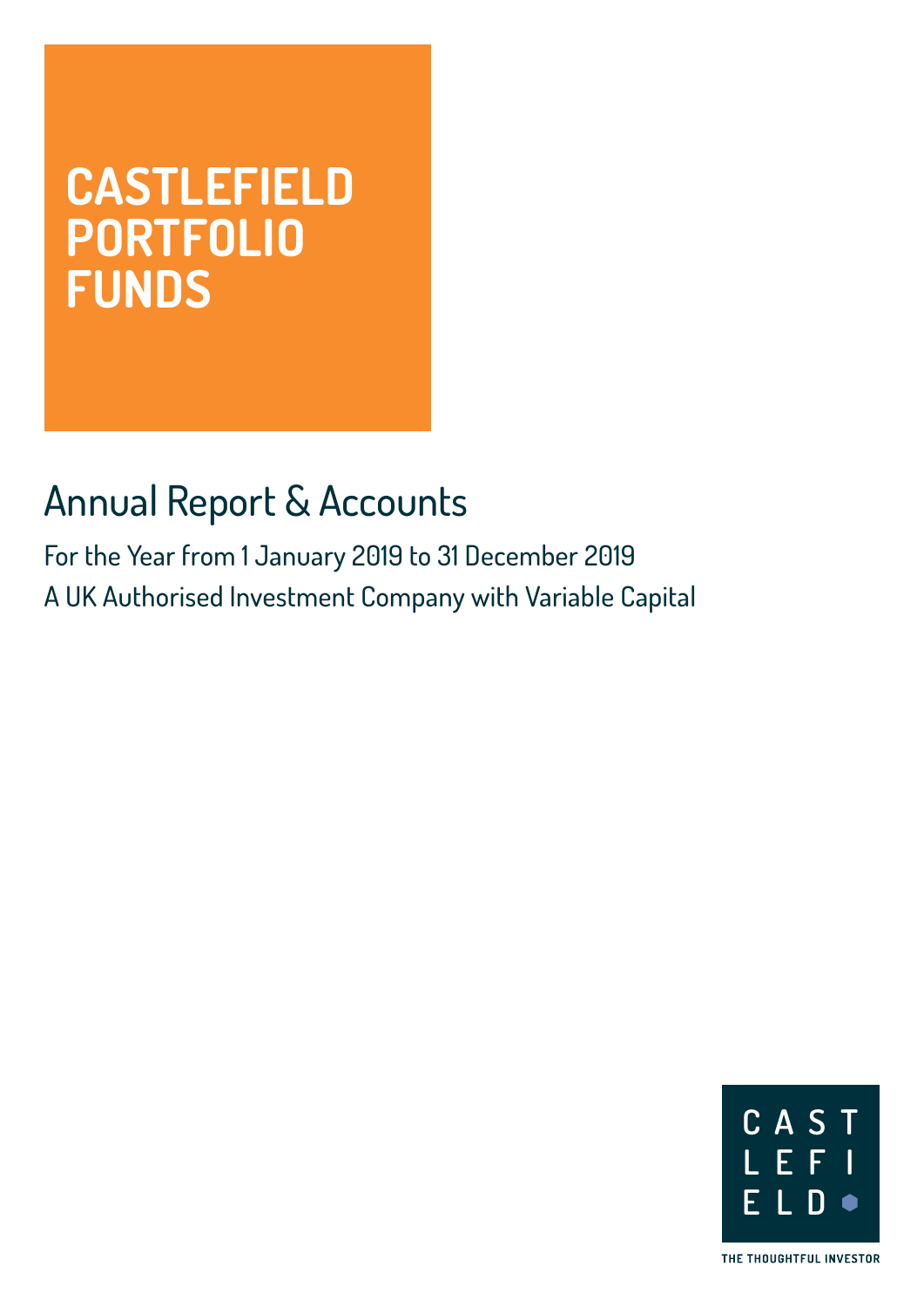# **CONTENTS**

| Report of the ACD to the shareholders of the company3           |  |
|-----------------------------------------------------------------|--|
|                                                                 |  |
| Statement of Authorised Corporate Director's responsibilities 4 |  |
|                                                                 |  |
|                                                                 |  |
|                                                                 |  |
|                                                                 |  |
|                                                                 |  |
|                                                                 |  |
|                                                                 |  |

# **[CASTLEFIELD B.E.S.T SUSTAINABLE PORTFOLIO FUND](#page-12-0) .............13**

| Statement of change in net assets attributable to shareholders18 |  |
|------------------------------------------------------------------|--|
|                                                                  |  |
|                                                                  |  |
|                                                                  |  |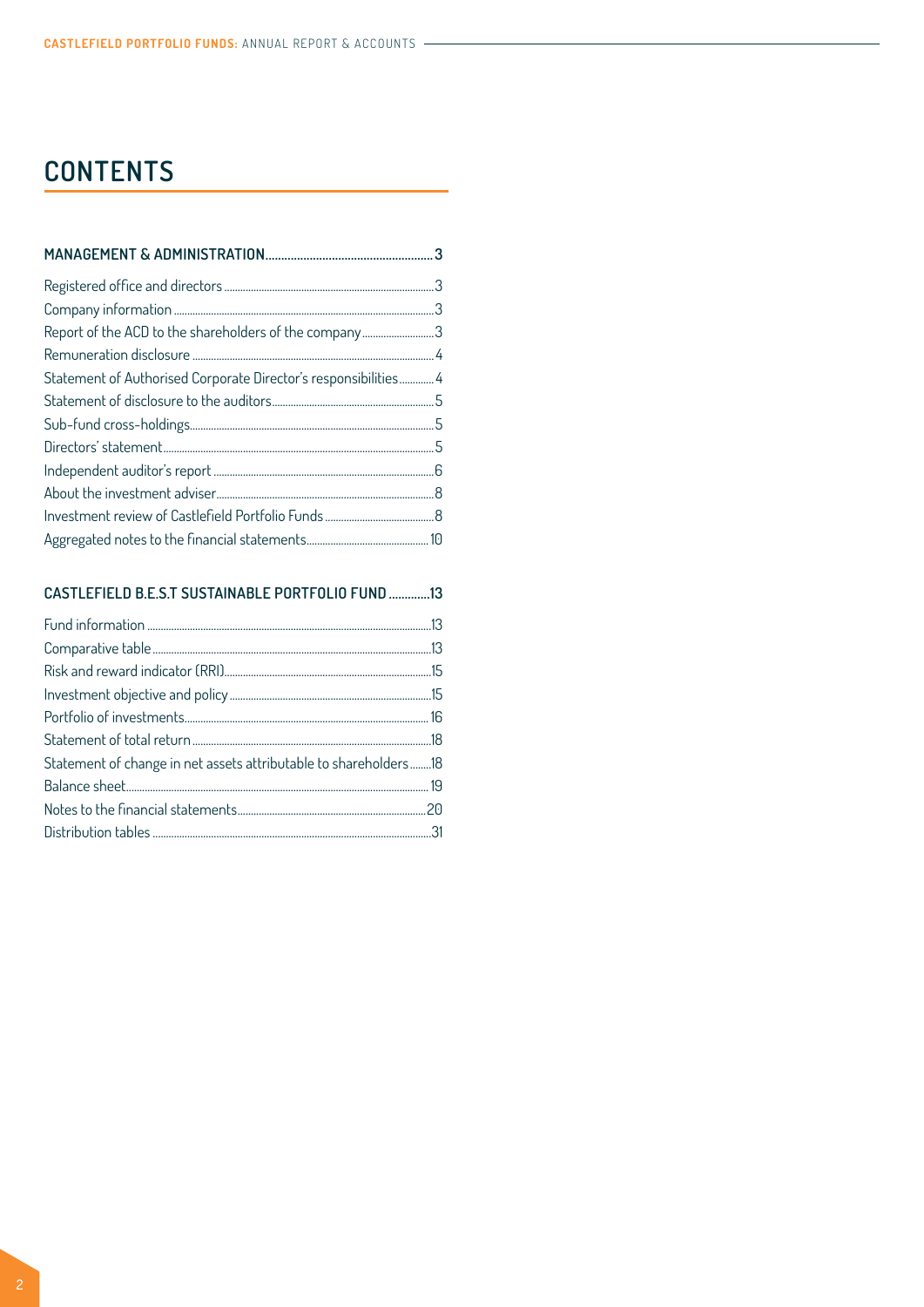# <span id="page-2-0"></span>**MANAGEMENT & ADMINISTRATION**

### **REGISTERED OFFICE AND DIRECTORS**

The Authorised Corporate Director ("ACD") and registered office of the Castlefield Portfolio Funds ("the Company"):

### **Castlefield Fund Partners Limited:**

111 Piccadilly, Manchester, M1 2HY

Castlefield Fund Partners Limited is authorised and regulated by the Financial Conduct Authority ("FCA") and is a member of the Investment Association ("IA").

### **Directors of the ACD:**

| John Eckersley       | (Managing Director)                        |
|----------------------|--------------------------------------------|
| Summayya Mosam       | <b>(Head of Service Delivery -</b>         |
|                      | Resigned 28 February 2020)                 |
| Susan Cohen          | (Head of Finance -                         |
|                      | Resigned 28 February 2020)                 |
| Kathryn Holland      | (Head of Finance - appointed 1 March 2020) |
| <b>Andrew Knox</b>   | (Non-Executive Director -                  |
|                      | appointed 30 September 2020)               |
| <b>Timothy Saunt</b> | (Non-Executive Director -                  |
|                      | appointed 30 September 2020)               |

### **Investment Adviser:**

Castlefield Investment Partners LLP 111 Piccadilly, Manchester, M1 2HY

**Depositary:** Société Générale S.A. (London Branch),

One Bank Street, Canary Wharf, London, E14 4SG

#### **Auditor:**

Beever and Struthers

St George's House 215-219 Chester Road, Manchester, M15 4JF

#### **Administrator:**

Société Générale Securities Services,

One Bank Street, Canary Wharf, London, E14 4SG

# **Registrar:**

Maitland Institutional Services Limited Hamilton Centre, Rodney Way, Chelmsford, Essex, CM1 3BY

### **COMPANY INFORMATION**

Castlefield Portfolio Funds is an Investment Company with Variable Capital under regulation 12 of the Open-Ended Investment Company Regulations and incorporated in England and Wales under registered number IC001099 and authorised by the Financial Conduct Authority with effect from 23 November 2017. Shareholders are not liable for the debts of the Company. At the year end, the Company contained one sub-fund.

The Company is a UCITS scheme which complies with the Financial Conduct Authority Collective Investment Schemes Sourcebook and is structured as an umbrella Company so that different subfunds may be established from time to time by the ACD with the approval of the Financial Conduct Authority and the agreement of the Depositary.

## **REPORT OF THE ACD TO THE SHAREHOLDERS OF THE COMPANY**

The ACD, as sole director, presents its report and the audited Financial Statements of the Company for the year from 1 January 2019 to 31 December 2019.

The Company is a UCITS scheme which complies with the Financial Conduct Authority's Collective Investment Schemes Sourcebook.

The Investment Objectives and Policies of each sub-fund of the Company are covered in the section for each sub-fund. The subfunds of an umbrella Company should be invested as if they were a single Company. The names and addresses of the ACD, the Depositary, the Registrar, the Investment Adviser and the Auditor are detailed (see left).

In the future there may be other sub-funds of the Company.

Where a sub-fund invests in other Collective Investment Schemes, the maximum annual management fee that may be charged to that Collective Investment Scheme is 5% of the net asset value of such a scheme, however, it is expected that the actual annual management fee will not exceed 2%.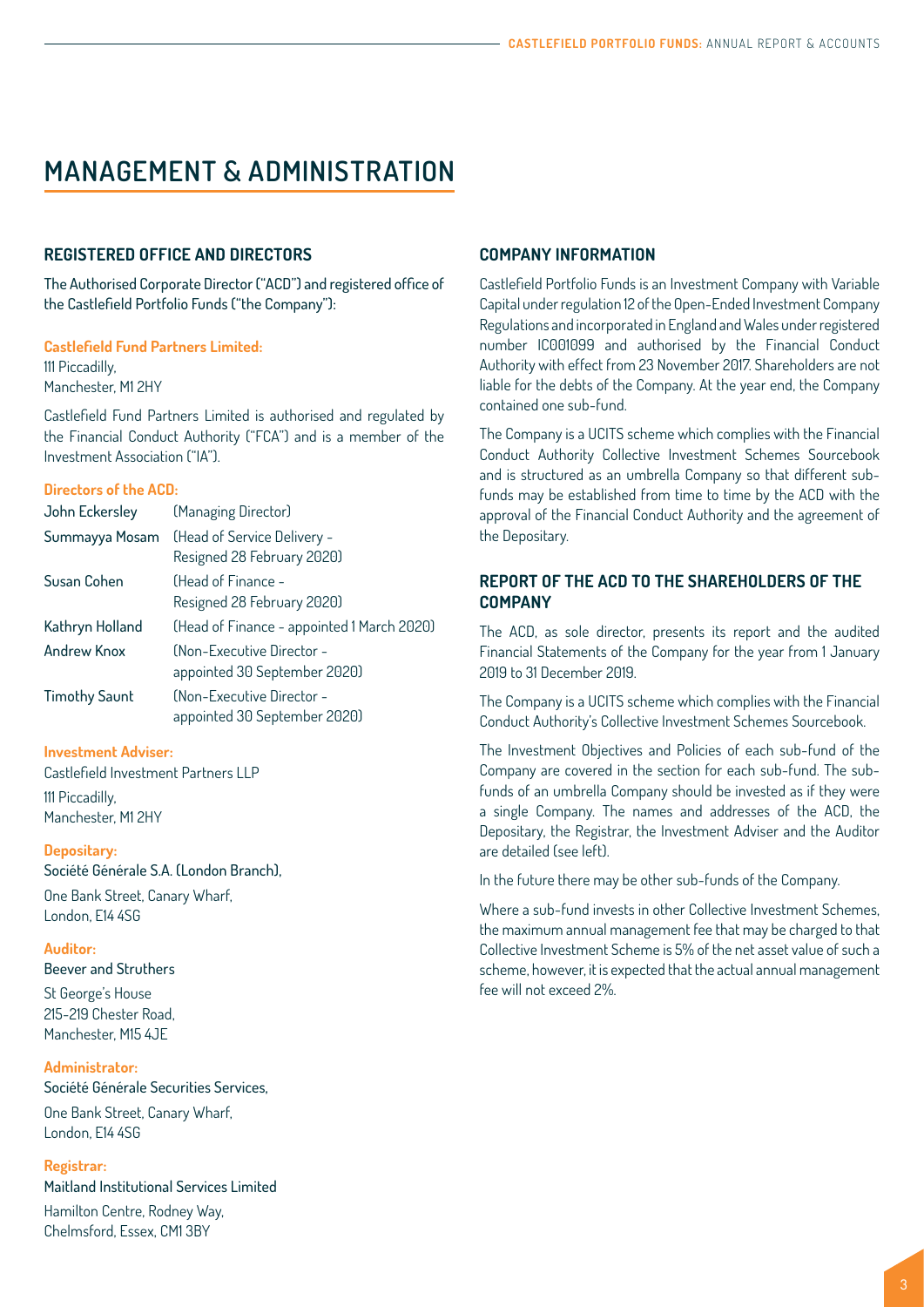# <span id="page-3-0"></span>**MANAGEMENT & ADMINISTRATION**

#### **REMUNERATION DISCLOSURE**

The provisions of the Undertakings in Collective Investment Schemes Directive ("UCITS V") took effect on 18 March 2016. The legislation made requirement for the Authorised Corporate Director ("ACD") to establish and maintain remuneration policies for its staff, the purpose of which is consistent with and to promote sound and effective risk management.

The ACD is part of a larger group of companies and subject to the formal Remuneration Policy of that Company. Any and all remuneration policies are subjected to annual review.

The Company avoids basing rewards on excessive variable remuneration but pays what is believed to be fair fixed remuneration. As an employee owned company, equity ownership amongst all colleagues is encouraged which creates a bias for reward based upon long term shareholder value creation.

The total remuneration of those individuals who are fully or partly involved in the activities of the UCITS scheme for the financial year ending 31 August is stated below and includes all members of staff that are considered to be senior management or others whose actions may have a material impact on the risk profile of the Fund.

Within the Group, all staff are employed by the parent company with none employed directly by the UCITS scheme. The costs included within the below, part of which is attributable to Directors of the management company, is allocated between the entities within the group.

Fixed Remuneration: £80,394

Number of Full Time Employees: 6

Management has reviewed the general principles of the Remuneration Policy and its application in the last year which has resulted in no material changes to the policy. The policy pertaining to the UCITS Management Company is disclosed within the Group website.

# **STATEMENT OF AUTHORISED CORPORATE DIRECTOR'S RESPONSIBILITIES**

The Open-Ended Investment Companies (Investment Companies with Variable Capital) Regulations 2001 (SI 2001/1228) ("the OEIC's Regulations") and the rules of the FCA contained in the COLL Sourcebook require the ACD to prepare Financial Statements for each accounting year which give a true and fair view of the financial position of the Company and of its net revenue and the net gains on the property of the Company for the year. The ACD is responsible for ensuring that, to the best of its knowledge and belief, there is no relevant audit information of which the Auditor is unaware. It is the responsibility of the ACD to take all necessary steps as a director to familiarise themselves with any relevant audit information and to establish that the Auditor is aware of that information.

In preparing the Financial Statements, the ACD is required to:

- select suitable accounting policies and then apply them consistently;
- comply with the disclosure requirements of the Statement of Recommended Practice – Financial Statements of Authorised Funds issued by the Investment Management Association in May 2014;
- follow generally accepted accounting practice and applicable accounting standards;
- keep proper accounting records which enable it to demonstrate that the Financial Statements as prepared comply with the above requirements;
- take such steps as are reasonably open to it to prevent and detect fraud and other irregularities;
- make judgements and estimates that are reasonable and prudent; and
- prepare the Financial Statements on the going concern basis unless it is inappropriate to presume that the Company will continue in operation.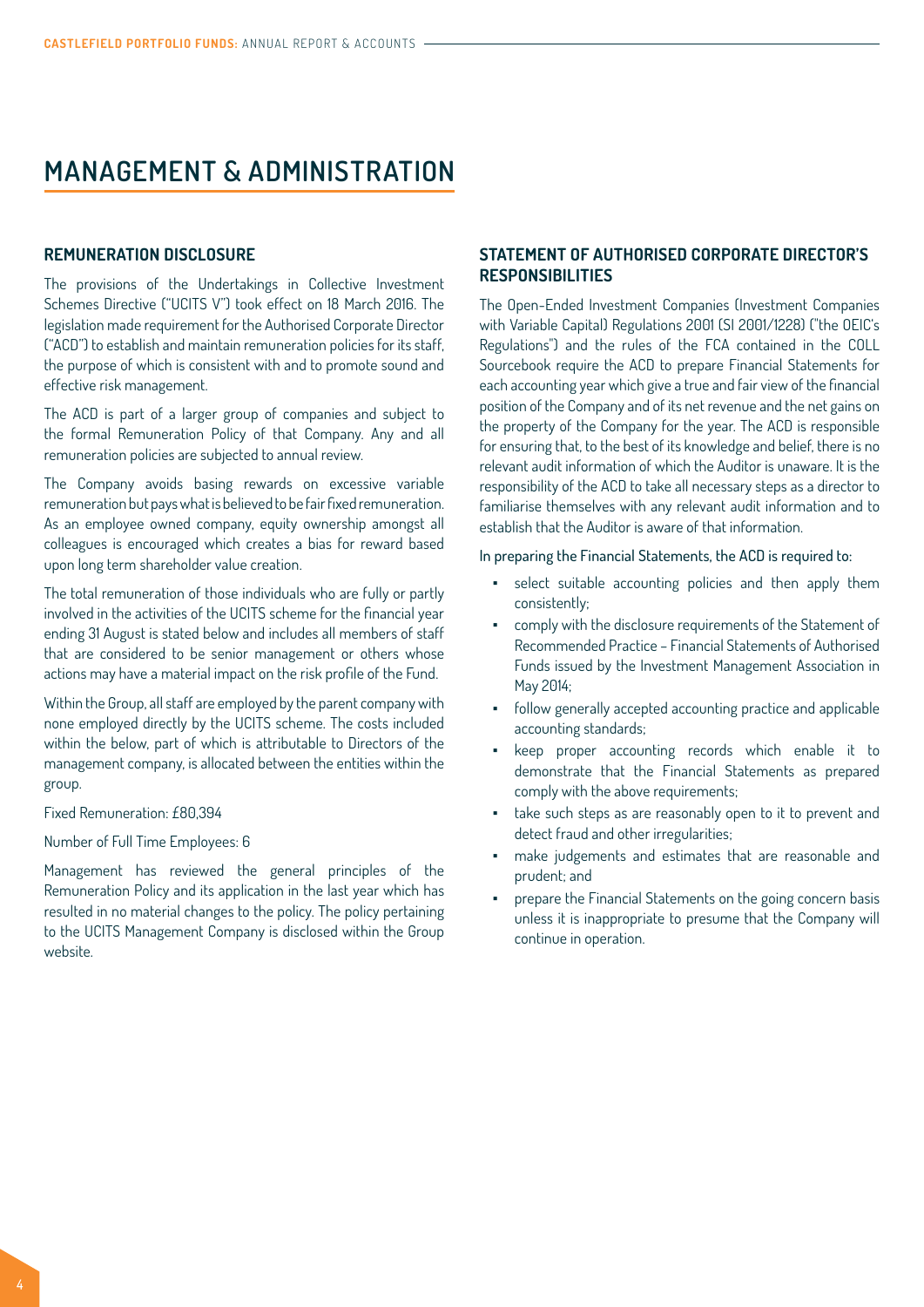# <span id="page-4-0"></span>**STATEMENT OF DISCLOSURE TO THE AUDITORS**

So far as the ACD is aware, there is no relevant audit information of which the Funds' Auditors are unaware. Additionally, the ACD has taken all the necessary steps that it ought to have taken as ACD in order to make themselves aware of all relevant audit information to establish that the Funds' Auditors are aware of the information.

# **SUB-FUND CROSS-HOLDINGS**

No sub-fund held shares in any other sub-fund within the Investment Company with Variable Capital during the year.

# **DIRECTORS' STATEMENT**

In accordance with the Regulations, we hereby certify the report on behalf of the directors of Castlefield Fund Partners Limited.

**Kathryn Holland John Eckersley**

KALoriand

Director (of the ACD) Director (of the ACD)

29 April 2020

**Statement of the Depositary's Responsibilities in Respect of the Scheme and Report of the Depositary to the Shareholders of the Castlefield BEST Sustainable Portfolio Fund ("the Company") for the year 1 January 2019 to 31 December 2019.**

The Depositary is responsible for the safekeeping of all of the property of the Company (other than tangible moveable property) which is entrusted to it and for the collection of income that arises from that property.

It is the duty of the Depositary to take reasonable care to ensure that the Company is managed in accordance with the Financial Conduct Authority's Collective Investment Schemes Sourcebook ("the Sourcebook"), the Open-Ended Investment Companies Regulations 2001 (SI 2001/1228) ("the OEIC Regulations"), the Company's Instrument of Incorporation and Prospectus, in relation to the pricing of, and dealings in, shares in the Company; the application of income of the Company; and the investment and borrowing powers applicable to the Company.

Having carried out such procedures as we consider necessary to discharge our responsibilities as Depositary of the Company, it is our opinion, based on the information available to us and the explanations provided, that in all material respects the Company, acting through the Authorised Corporate Director:

(i) has carried out the issue, sale, redemption and cancellation, and calculation of the price of the Company's shares and the application of the Company's income in accordance with the Sourcebook and, where applicable, the OEIC Regulations, the Instrument of Incorporation and Prospectus of the Company, and

(ii) has observed the investment and borrowing powers and restrictions applicable to the Company.

### **Société Générale S.A. (London Branch)**

31 December 2019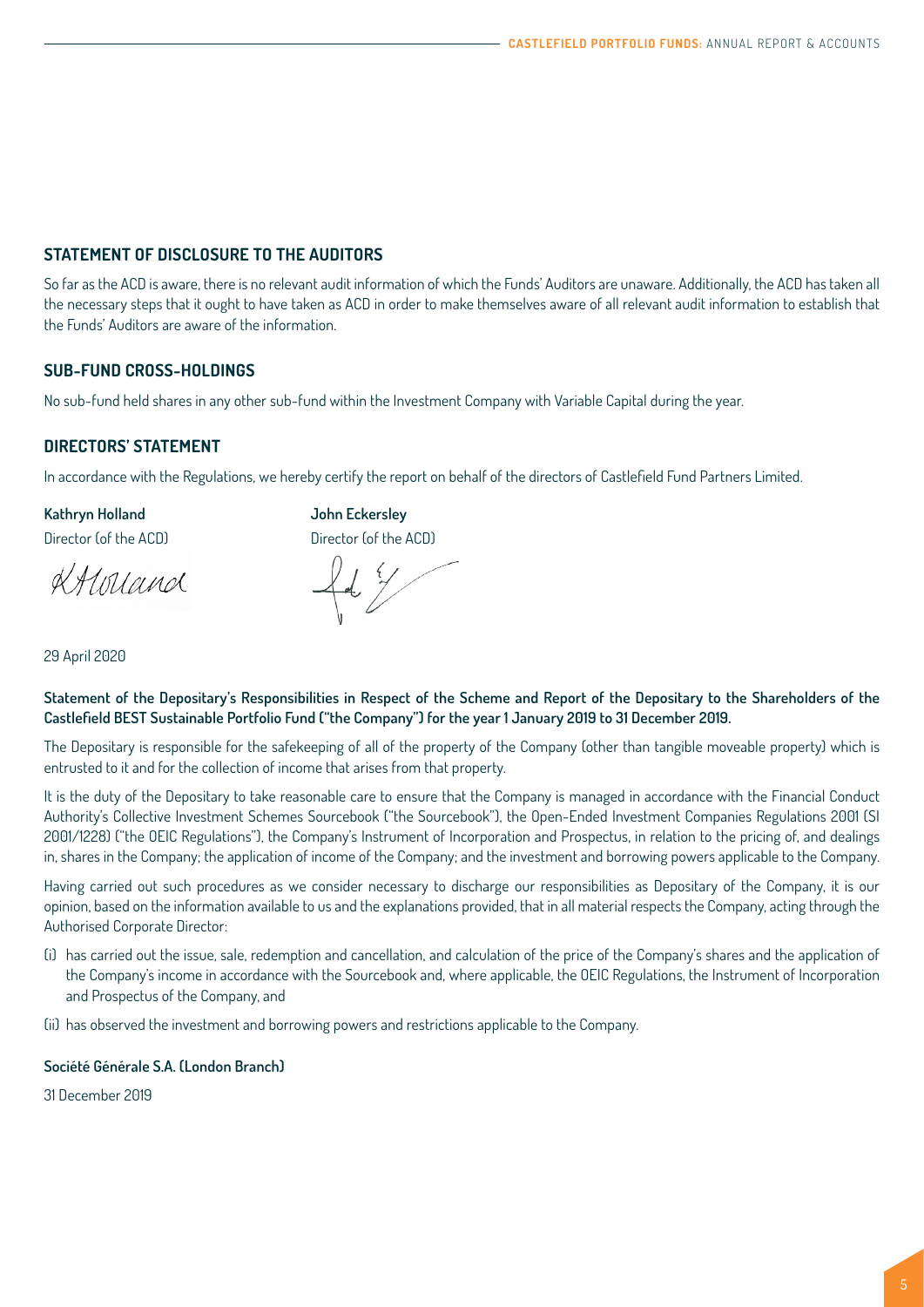# <span id="page-5-0"></span>**MANAGEMENT & ADMINISTRATION**

#### **INDEPENDENT AUDITOR'S REPORT**

**Report of the Independent Auditor to the Shareholders of Castlefield Portfolio Funds** Year Ended 31 December 2019

#### **Opinion**

We have audited the financial statements of the Castlefield Portfolio Funds ("the Company") for the year from 1 January 2019 to 31 December 2019 which comprise the statements of total return and statements of changes in net assets attributable to shareholders together with the balance sheet for each of the Company's subfunds, the accounting policies of the Company set out on [pages](#page-8-0) 10 to [1](#page-11-0)1 and the related notes and the distribution tables for each of the Company's sub-funds. The financial reporting framework that has been applied in their preparation is applicable law and United Kingdom Accounting Standards, including FRS102 "The Financial Reporting Standard applicable in the UK and Republic of Ireland" (United Kingdom Generally Accepted Accounting Practice) and the Statement of Recommended Practice issued by the Investment Management Association (IMA) in May 2014 "Financial Statements of UK Authorised Firms".

In our opinion the Financial Statements:

- give a true and fair view of the financial position of the Company comprising each of its sub-funds as at 31 December 2019 and of the net revenue/deficit of revenue and the net capital gains/net capital losses on the property of the company comprising each of its sub-funds for the year then ended; and
- have been properly prepared in accordance with United Kingdom Generally Accepted Accounting Practice including FRS102 "The Financial Reporting Standard applicable in the UK and Republic of Ireland", the Instrument of Incorporation, the Statement of Recommended Practice issued by the IMA relating to UK Authorised Funds and the Collective Investment Scheme's Sourcebook rules.

### **Basis for Opinion**

We conducted our audit in accordance with International Standards on Auditing (UK (ISAs (UK)) and applicable law. Our responsibilities under those standards are further described in the auditor's responsibilities for the audit of financial statements section of our report below. We are independent of the Company in accordance with the ethical requirements that are relevant to our audit of financial statements in the UK, including the FRC's Ethical Standard, and we have fulfilled our ethical responsibilities in accordance with these requirements.

We believe that the audit evidence we have obtained is sufficient and appropriate to provide a basis for our opinion.

#### **Conclusions Relating to Going Concern**

We have nothing to report in respect of the following matters in relation to which the ISAs (UK) require us to report to you where:

- the Authorised Corporate Director's use of the going concern basis of accounting in the preparation of the financial statements is not appropriate; or
- the Authorised Corporate Director has not disclosed in the financial statements any identified material uncertainties that may cast significant doubt about the company's ability to continue to adopt the going concern basis of accounting for a period of at least twelve months from the date when the financial statements are authorised for issue.

#### **Other information**

The other information comprises the information included in the annual report, other than the financial statements and our auditor's report thereon. The Authorised Corporate Director is responsible for the other information.

Our opinion on the financial statements does not cover the other information and, except to the extent otherwise explicitly stated in this report, we do not express any form of assurance conclusion thereon.

In connection with our audit of the financial statements, our responsibility is to read the other information and, in doing so, consider whether the other information is materially inconsistent with the financial statements or our knowledge obtained in the audit or otherwise appears to be materially misstated. If we identify such material inconsistencies or apparent material misstatements, we are required to determine whether there is a material misstatement in the financial statements or a material misstatement of the other information. If, based on the work we have performed, we conclude that there is a material misstatement of the other information, we are required to report that fact.

We have nothing to report in this regard.

# **Responsibilities of the Authorised Corporate Director for the Financial Statements**

As explained more fully in the Authorised Corporate Director's responsibilities statement on [page 4,](#page-3-0) the Authorised Corporate Director is responsible for the preparation of the financial statements in accordance with the applicable framework and for being satisfied that they give a true and fair view, and for such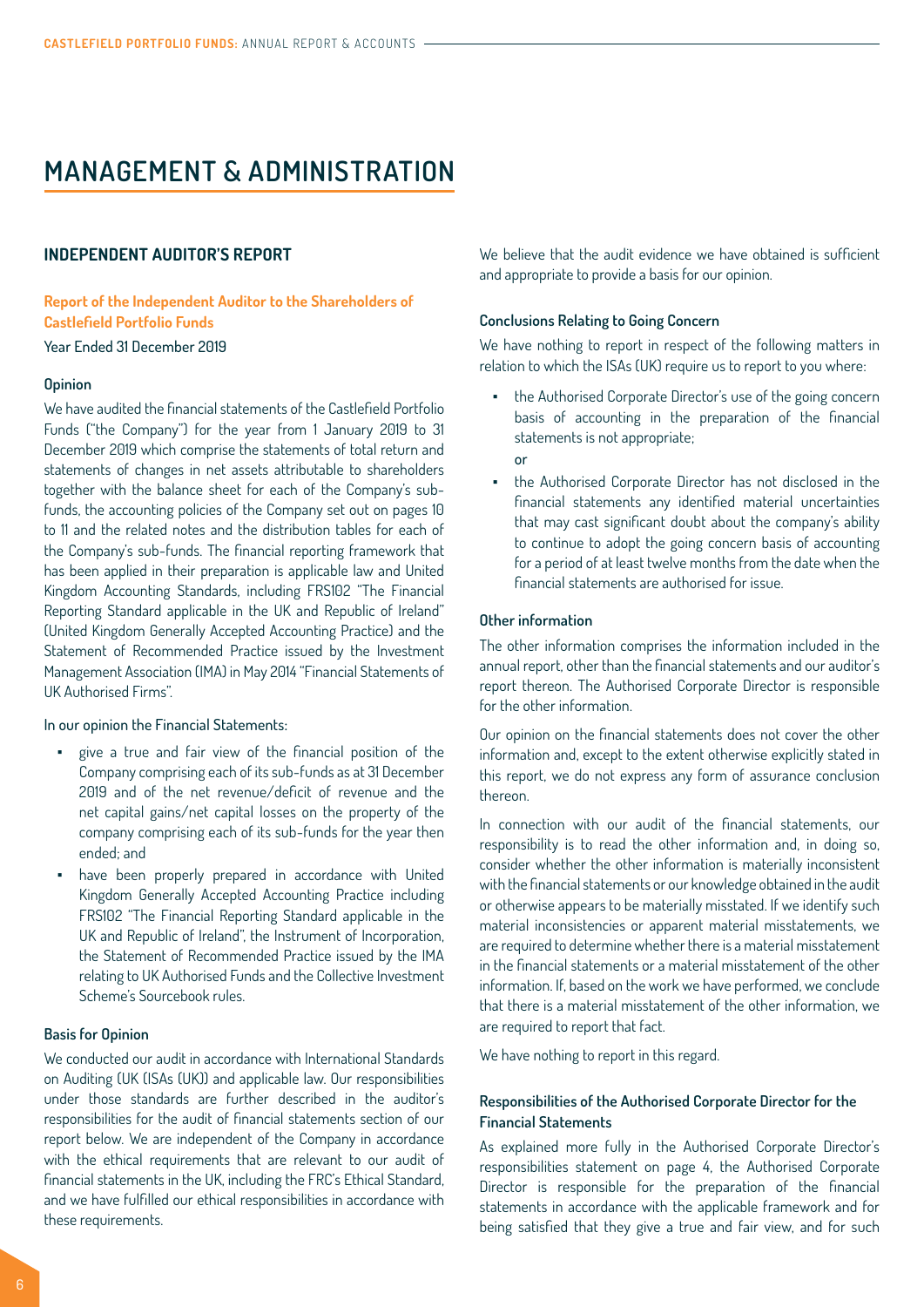internal control and the Authorised Corporate Director determines is necessary to enable the preparation of financial statements that are free from material misstatement, whether due to fraud or error.

In preparing the financial statements, the Authorised Corporate Director is responsible for assessing the Company's ability to continue as a going concern, disclosing, as applicable, matters relating to going concern and using the going concern basis of accounting unless the Authorised Corporate Director either intends to liquidate the Company or to cease operations, or has no realistic alternative but to do so.

### **Opinions on other matters prescribed by the rules of the Collective Investment Schemes Sourcebook of the Financial Conduct Authority**

In our opinion:

- the financial statements have been properly prepared in accordance with the Statement of Recommended Practice relating to Authorised Funds, the rules of the Collective Investment Schemes Sourcebook of the Financial Conduct Authority and the Instrument of Incorporation; and.
- the information given in the Authorised Corporate Director's report for the financial year for which the financial statements are prepared is consistent with the financial statements.

#### **Matters on which we are required to report by exception**

We have nothing to report in respect of the following matters in relation to which the Collective Investment Schemes Sourcebook of the Financial Conduct Authority rules requires us to report to you if, in our opinion:

- we have not received all the information and explanations which, to the best of our knowledge and belief, are necessary for the purposes of our audit; and
- proper accounting records have not been kept or that the financial statements are not in accordance with those records.

# **Auditor's responsibilities for the Audit of the Financial Statements**

Our objectives are to obtain reasonable assurance about whether the financial statements as a whole are free from material misstatement, whether due to fraud or error, and to issue an auditor's report that includes our opinion. Reasonable assurance is a high level of assurance, but is not a guarantee that an audit conducted in accordance with ISAs (UK) will always detect a material misstatement when it exists. Misstatements can arise from fraud or error and are considered to be material if, individually or

in aggregate, they could reasonably be expected to influence the economic decisions of users taken on the basis of these financial statements.

A further description of our responsibilities for the audit of the financial statements is located on the Financial Reporting Council's website at [www.frc.org.uk/auditorsresponsibilities.](www.frc.org.uk/auditorsresponsibilities) This description forms part of our auditor's report.

#### **Use of Our Report**

This report is made solely to the Company's shareholders, as a body, in accordance with Rule 4.5.12 of the Collective Investment Scheme's Sourcebook issued by the Financial Conduct Authority under the Open-Ended Investment Companies Regulations 2001. Our audit work has been undertaken so that we might state to the Company's shareholders those matters we are required to state to them in an auditor's report and for no other purpose. To the fullest extent permitted by law, we do not accept or assume any responsibility to anyone other than the Company and the Company's shareholders as a body, for our audit work, for this report, or for the opinions we have formed.

(Beever Muther

#### Caroline Monk BA FCA

For and on behalf of Beever and Struthers, Chartered Accountant and Statutory Auditor

St George's House 215 – 219 Chester Road Manchester M15 4JE

29 April 2020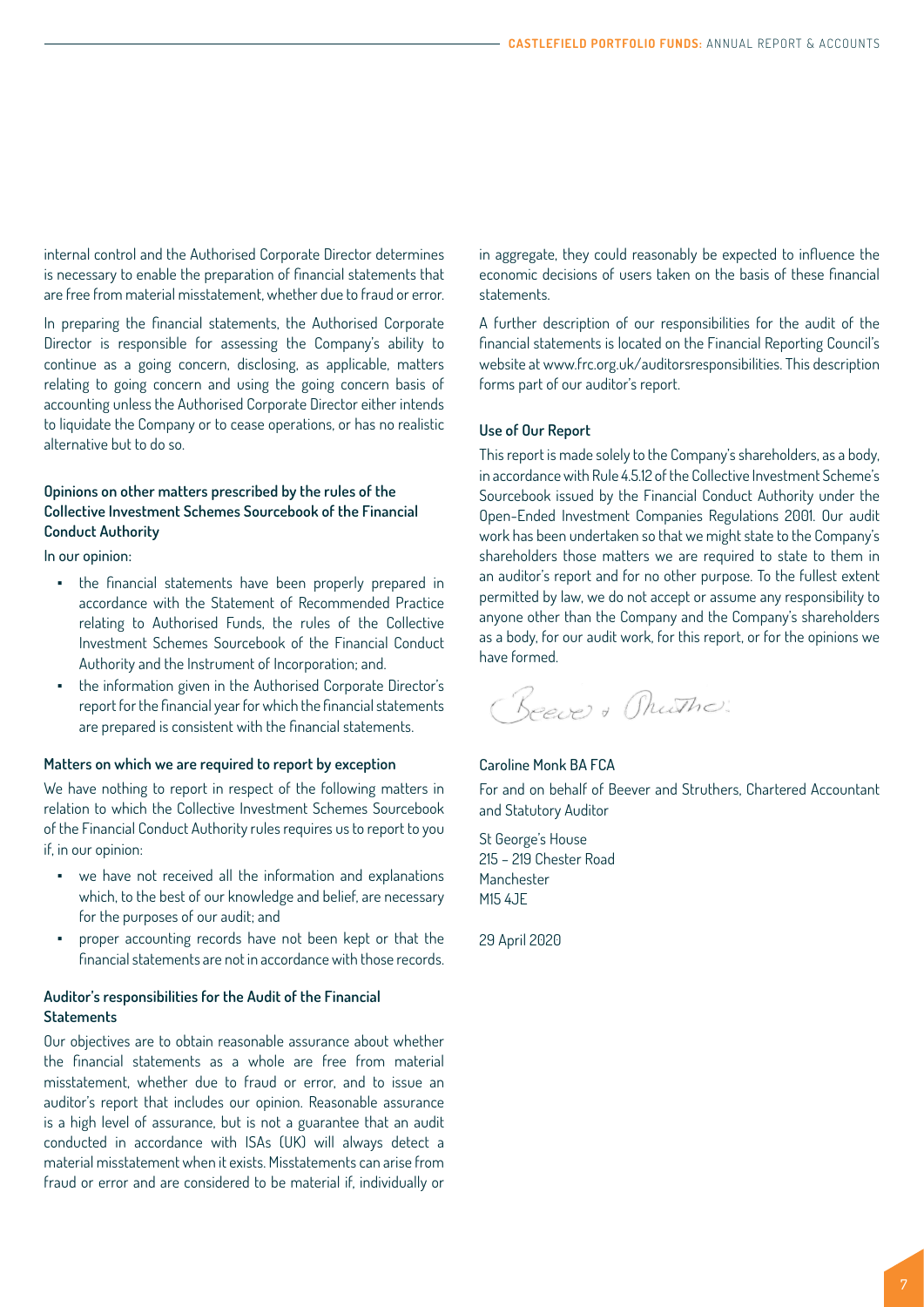# <span id="page-7-0"></span>**MANAGEMENT & ADMINISTRATION**

#### **ABOUT THE INVESTMENT ADVISER**

Castlefield Investment Partners (CIP) acts as the appointed Investment Adviser to the sub-fund as referred to within this document.

CIP is part of the Castlefield family of investment, advisory and operational support businesses. CIP is authorised and regulated by the Financial Conduct Authority and is a member of the London Stock Exchange.

# **INVESTMENT REVIEW OF CASTLEFIELD PORTFOLIO FUNDS**

#### **Performance**

During the year, the fund returned -4.0% (General Income Units) against its broadest and most widely recognised peer group, of the Investment Association Mixed Investments 40%-85% Equities sector, which returned -4.9%.

#### **Investment Review**

This marks the second annual report for the Castlefield B.E.S.T Sustainable Portfolio Fund ('the Fund') since being launched in February 2018. By way of reminder, the Fund was launched with the intention to allow investors to meet their investment objectives by way of consistent capital and income return relative to its peer group without, importantly, compromising their personal values and beliefs to achieve their financial goals. The Fund invests over a range of asset classes, mainly through the use of collective investment funds managed by Castlefield's own investment management team and by third-party fund providers, as well as through the use of direct, listed or quoted holdings, This offers investors an effective means of accessing actively managed, multi-faceted portfolio management in one place. In effect, beyond a client's initial decision to invest in the Fund, all of the subsequent difficult choices are taken care of. Not only that but, unlike other portfolio funds, the Fund combines both our proprietary 'B.E.S.T' responsible investment approach with a focus on funds and other investments with a 'sustainability' theme. The B.E.S.T process is our proprietary investment selection system that assesses the merits of competing investment choices. It is not a filter or "screen", but a fundamental tool which incorporates four main criteria to assess both financial and non-financial attributes, namely Business; Environmental and Ecological; Social and Transparency.

The Fund has retained a similar number of holdings to the number reported at the time of the last annual report, being 35, albeit with some changes to its constituents. The main change was the revamping of the UK equity exposure, whereby the two thirdparty funds were exited in order to invest in the Castlefield B.E.S.T

Sustainable UK Opportunities Fund ('UK Opportunities Fund'). This change followed the completion of the latter fund's transition from its previous unconstrained mandate to one that favours investment in companies whose activities have been deemed to be 'sustainable' in accordance with our own internal screening process, supplementing the B.E.S.T investment selection system. This means that the entirety of the Fund's UK equity exposure is now via a trio of Castlefield strategies, encompassing income, smaller companies and growth options. As with the income and smaller companies funds, the UK Opportunities Fund is run with a sufficiently diversified yet concentrated list of holdings that allows us to express conviction in the output of our research process.

We added a new position providing exposure to the listed bond sector via subscription to the issue of a sterling denominated bond by Bruntwood, a family-owned property company (coincidentally the landlord of Castlefield's own office block). Although not explicitly promoted as a green bond or as an ethical issuer, we find the company to be progressing in its approach and particularly so given it is a private company and so not formally bound by the requirement to publish data and/or information on detailed policies to date. The issue itself is attractive, offering a 6% coupon with a 2025 maturity, but we always require more than simply a headline financial rationale for investing. Here, Bruntwood stood out. Its general purpose of renovating properties in northern cities is socially positive, while 10% of profits go to charity. It has made a commitment to being 'Net Zero' by 2030, a pledge which is yet to be adopted by many larger listed companies. There is a zero waste to landfill target for 2023 and a 20% water reduction target, emphasising the thought given to environmental issues. Elsewhere, the gender pay gap is 10% while 40% of the management board is female – both very good in our view. It is also one of the first businesses to sign up to the Greater Manchester Good Employment Charter, which includes a commitment to paying a real living wage. All told, we felt the issue had strong credentials for inclusion in the fund.

The global equity allocation was enhanced by taking an initial position in the Liontrust Sustainable Future Global Growth Fund. Their investment team employs both positive and negative screening, while the fund seeks to invest in companies that will benefit from the key structural growth trends that will shape the global economy of the future. The fund also wants to limit or completely avoid investments in companies exposed to activities that cause damage to society and the environment. Environmental and social credentials are strong, with Liontrust's screening criteria implementing maximum turnover thresholds for fifteen key sustainability issues. Transparency is also good with a full list of holdings published in addition to a significant amount of additional content on the Sustainable Future range and the investment team. The investment philosophy hinges on the belief that the companies that will survive and thrive are those which improve people's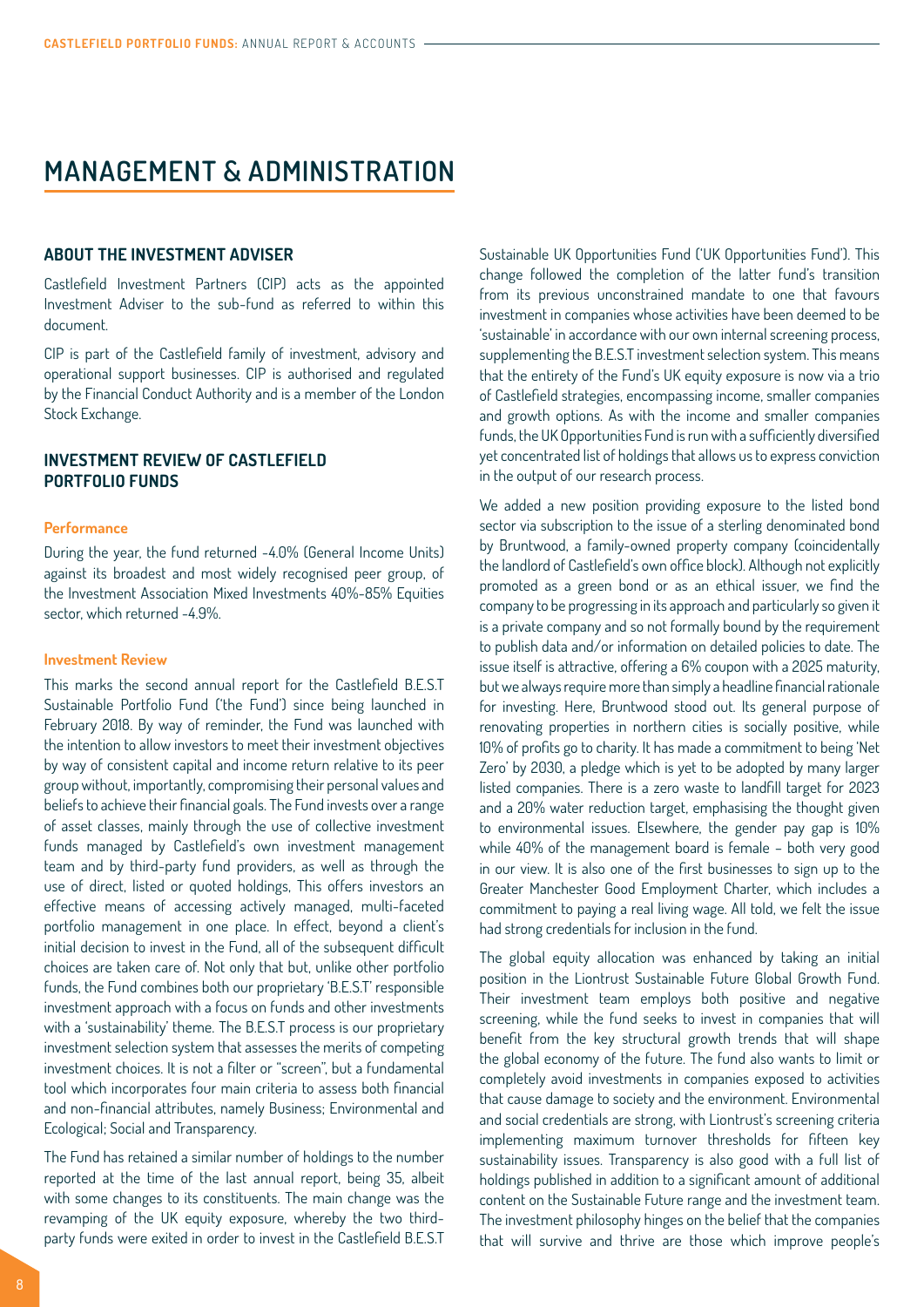<span id="page-8-0"></span>quality of life. The thematic approach looks for those companies that improve people's lives, be it through medical, technological or educational advances; drive improvements in the efficiency with which we use increasingly scarce resources; and help to build a more stable, resilient and prosperous economy. With a good longterm performance track record, it made for a compelling rationale for investment.

Whilst adding to the existing holdings in the infrastructure element of the portfolio, we added one further strategy here during the year under review, in the form of The Renewables Infrastructure Group (TRIG). TRIG is invested in a diversified portfolio of over 70 wind and solar farms across the UK and Europe, with three-quarters of 2020 revenues anticipated to come from UK, French and German government schemes according to the company, with most of these schemes index-linked and providing good revenue stability. We like TRIG's model of diversification across not just geographies but power market, energy source and weather system. As with another fund holding, Greencoat UK Wind, TRIG came to market offering an initial 6% dividend yield on the issue price and with a plan to grow the dividend in line with inflation. Management has delivered on that to date and with the potential for capital growth from the reinvestment of surplus cash into expanding the asset base, there is a solid long-term story here and one that fits perfectly with the aims of the fund.

As a general rule, now the Fund is well-established we expect the majority of activity to relate to increasing positions in existing holdings on the back of inflows, rather than seeing a constant stream of new inclusions. Mindful of costs, direct bond holdings are attractive in that regard and we are alert to parcels of stock with which we can increase our stakes at the margin. Likewise, in infrastructure, the Fund has a good spread of strategies, geographies and managers and further diversification is likely to be limited unless any new propositions are at least as compelling as those invested in to date. We believe our current positioning to be highly scalable and maintaining a concentrated approach is central to our philosophy for the Fund.

Stewardship efforts remain a key element of our approach across all of our work for our investors. Our External Advisory Committee continues to meet twice a year and the members provide oversight and challenge on our single strategy funds, four of which are constituents of the Portfolio Fund. Over the past year, voting policy changes have been discussed and agreed as sensible updates to our approach, while the Screening Policy for the single strategy funds has also been revised to incorporate feedback from the members. Although the Portfolio Fund is not directly covered by that policy, it provides comfort and conviction that the approach of our underlying funds within it are adopting a suitable mandate. In the same vein, regular interaction with external managers serves as a continuous validation of the investment case for holding them. Where we have direct holdings, we continue to assess and vote appropriately and to engage with management. Collaborative engagement remains an important part of achieving good outcomes for investors and we remain involved with the Workforce Disclosure Initiative, the 30% Club and the Business Benchmark on Farm Animal Welfare, to name but three.

#### **Outlook**

At the time of writing, we are experiencing heightened market volatility as a result of the spread of the new coronavirus, something that is causing both supply and demand shocks around the global economy. Growth forecasts have begun to be reined back and a growing number of companies have warned of lowered profit expectations as a consequence of the spread, albeit we expect this has further to run. The near-term view is therefore more cautious, as the spread of outcomes is wide and the likely path more uncertain than investors have faced for a long time. The kind of indiscriminate selling that has been seen will ultimately offer up interesting investment opportunities though, be they individual stocks or collective funds. When precisely those opportunities arise though remains to be seen. The initial panic phase appears to have subsided, meaning correlations between asset classes should continue to fall. Central Bank stimulus is large and widespread which helps, but the scale of the hit to economic output is not yet fully priced in it would seem.

14 April 2020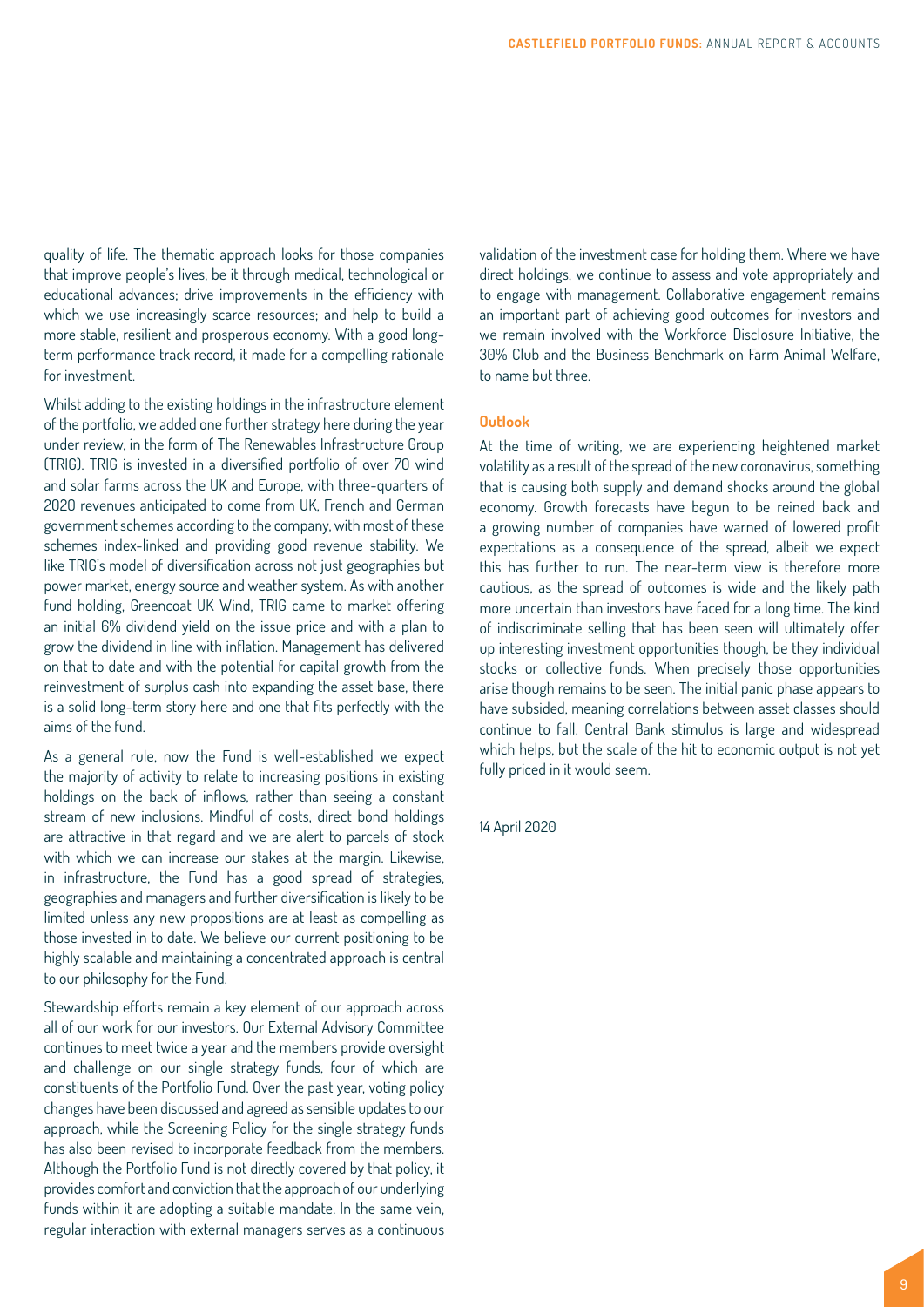# <span id="page-9-0"></span>**MANAGEMENT & ADMINISTRATION**

### **AGGREGATED NOTES TO THE FINANCIAL STATEMENTS**

#### **1. Statement of Compliance**

The Financial Statements have been prepared in compliance with UK Financial Reporting Standard 102 (FRS 102) and in accordance with the Statement of Recommended Practice for UK Authorised Funds issued by the Investment Association in May 2014 (2014 SORP).

#### **2. Summary of Significant Accounting Policies**

#### **Basis of Preparation**

The Financial Statements have been prepared on a going concern basis, under the historical cost convention as modified by the revaluation of certain financial assets and liabilities measured at fair value through profit or loss. The principal accounting policies which have been applied consistently are set out below.

#### **Functional and Presentation Currency**

The functional and presentation currency of the sub-fund is Sterling.

#### **Revenue Recognition**

Revenue from collective investment schemes, quoted equity and non-equity shares is recognised net of attributable tax credits when the security is quoted ex-dividend. Overseas revenue received after the deduction of withholding tax is shown gross of taxation, with the taxation consequences shown within the taxation charge. Accumulation of revenue relating to accumulation units or shares held in collective investment schemes is recognised as revenue and included in the amount available for distribution. Bank interest, interest on debt securities, underwriting commission and other revenue are recognised on an accruals basis. In the case of debt securities, the total revenue arising includes the amortisation of any premium or discount at the time of purchase spread over the life of the security, using the effective interest rate method. The gains and losses arising on investments in structured plans are allocated between revenue and capital according to the nature of the structured plan. This is depending on the extent to which the return is capital or revenue based.

#### **Stock Dividends**

The ordinary element of stocks received in lieu of cash dividends is recognised as revenue of the sub-fund. Any enhancement above the cash dividend is treated as capital.

#### **Special Dividends**

Special dividends are recognised as either revenue or capital depending upon the nature and circumstances of the dividend.

#### **Expenses**

For accounting purposes, all expenses (other than those relating to the purchase and sale of Investments) are charged against capital for the year on an accruals basis.

#### **Distributions**

Amounts distributable are calculated after excluding expenses borne by capital as agreed by the ACD and Depositary. The ACD and Depositary have agreed that 100% of the sub-fund's expenses are borne by capital. Equalisation received from the underlying investments has been treated as a reduction in the book cost of the investments and not distributed. All distributions unclaimed for a period of six years after having become due for payment shall be forfeited and shall revert to the capital of the Fund.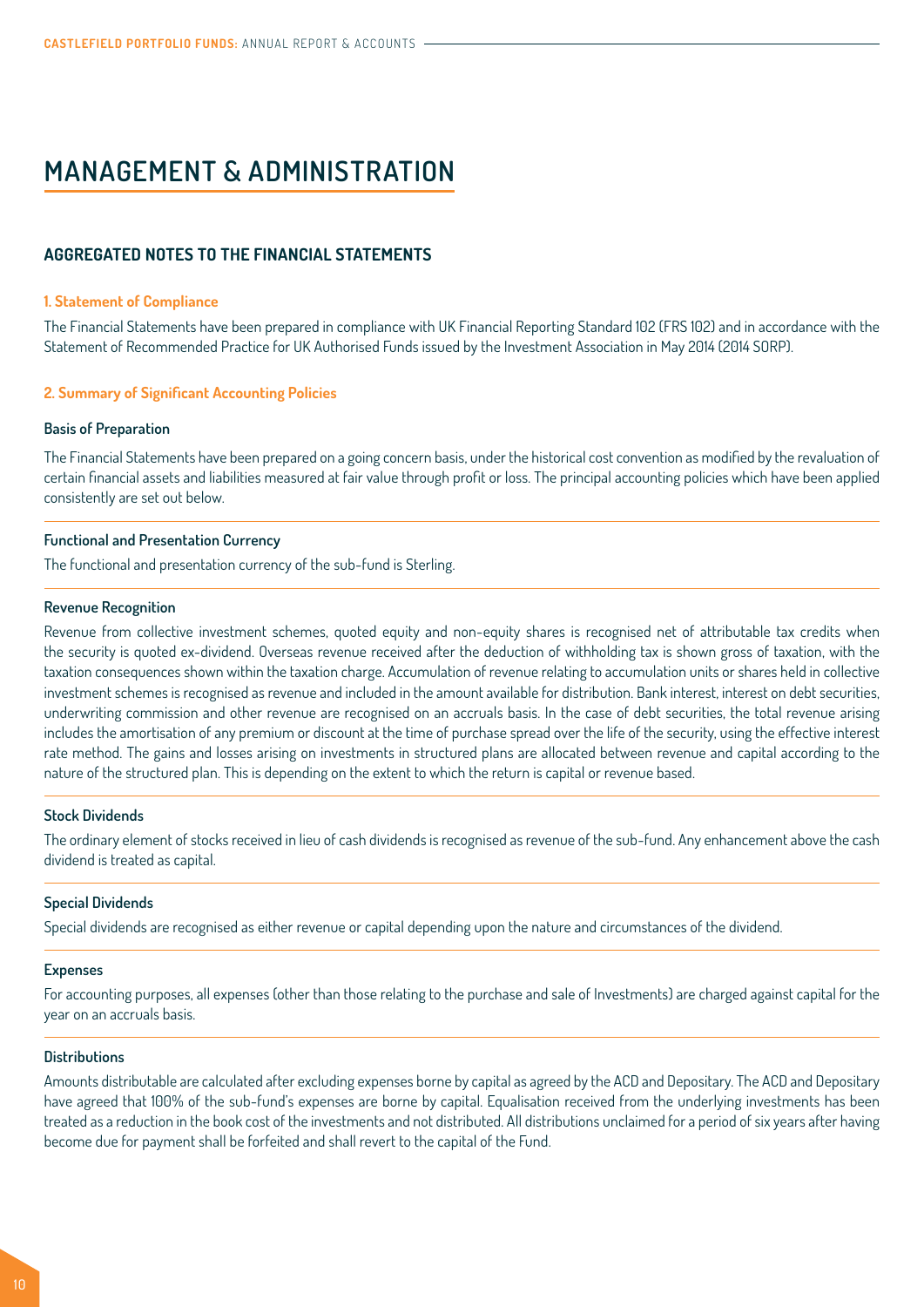#### **Valuations**

All investments are valued at their fair value at noon on 31 December 2019 being the last business day of the financial year. The fair value of equity and nonequity shares is bid price, excluding any accrued interest. The fair value of dual priced collective investment schemes managed by the ACD is their cancellation price and the fair value of dual priced collective investment schemes which are managed by other management groups is their bid price. The fair value of all single priced collective investment schemes is their single price, taking account of any agreed redemption charges. Delisted and unquoted investments are shown at the ACD's valuation.

#### **Foreign Currencies**

Assets and liabilities in currencies other than Sterling are translated into Sterling at the exchange rates prevailing at noon on the last working day of the accounting year. Transactions in foreign currencies are translated at the exchange rate prevailing at the transaction date.

#### **Taxation**

Corporation tax has been provided for at the prevailing rate of tax, which is 20%. Deferred tax is provided in respect of timing differences that have originated but not been reversed at the balance sheet date. Deferred tax assets are recognised only to the extent that they are more likely than not to be recoverable. Withholding tax on overseas dividends is accounted for when the security is quoted ex-dividend.

#### **Dilution Levy**

In certain circumstances the ACD may charge a dilution levy, in accordance with the Financial Conduct Authority Regulations, on all subscriptions and redemptions of shares, which is paid into the sub-funds and included in the Statement of Change in Net Assets Attributable to Shareholders. The levy is intended to cover certain dealing charges not included in the mid-market value of the sub-fund used in calculating the share price, which could have a diluting effect on the performance of the sub-fund.

#### **3. Risk Management Frameworks**

The ACD has a documented risk management framework which details the processes and procedures used to identify, measure, manage and monitor appropriately all risks to which the funds are or may be exposed. The risks covered by the framework include market risk, liquidity risk, credit/counterparty risk, operational risk and any other risks that might be material to the funds. The first three risks are primarily focused on the investment itself while operational risk refers to the risk of loss arising from inadequate or failed processes, people or systems including attempted fraud. The risk framework details:

- the techniques, tools and arrangements including systems and processes used;
- the content and frequency of reports; and
- the allocation of responsibilities between key staff and departments.

The main risk management system used by the ACD is fully integrated with the position keeping system for the funds and is used to measure and monitor market risk, credit / counterparty risk and liquidity risk. A separate system is maintained to track instances of operational risk and monitor amendments to controls made seeking to ensure that operational risk errors do not re-occur. The ACD has a formal structure of oversight committees who review the risk profile, including market, credit, operational and liquidity risks, of each fund and the fund's compliance with its published objectives on a regular basis. As part of its governance processes, the ACD reviews the performance of the risk management framework and its associated arrangements, processes, systems and techniques on an annual basis, and the compliance of the funds with the risk management framework. The risk management framework is updated by the ACD following any significant change in the business or in risk exposures and at least annually. It is also reviewed by the Depositary.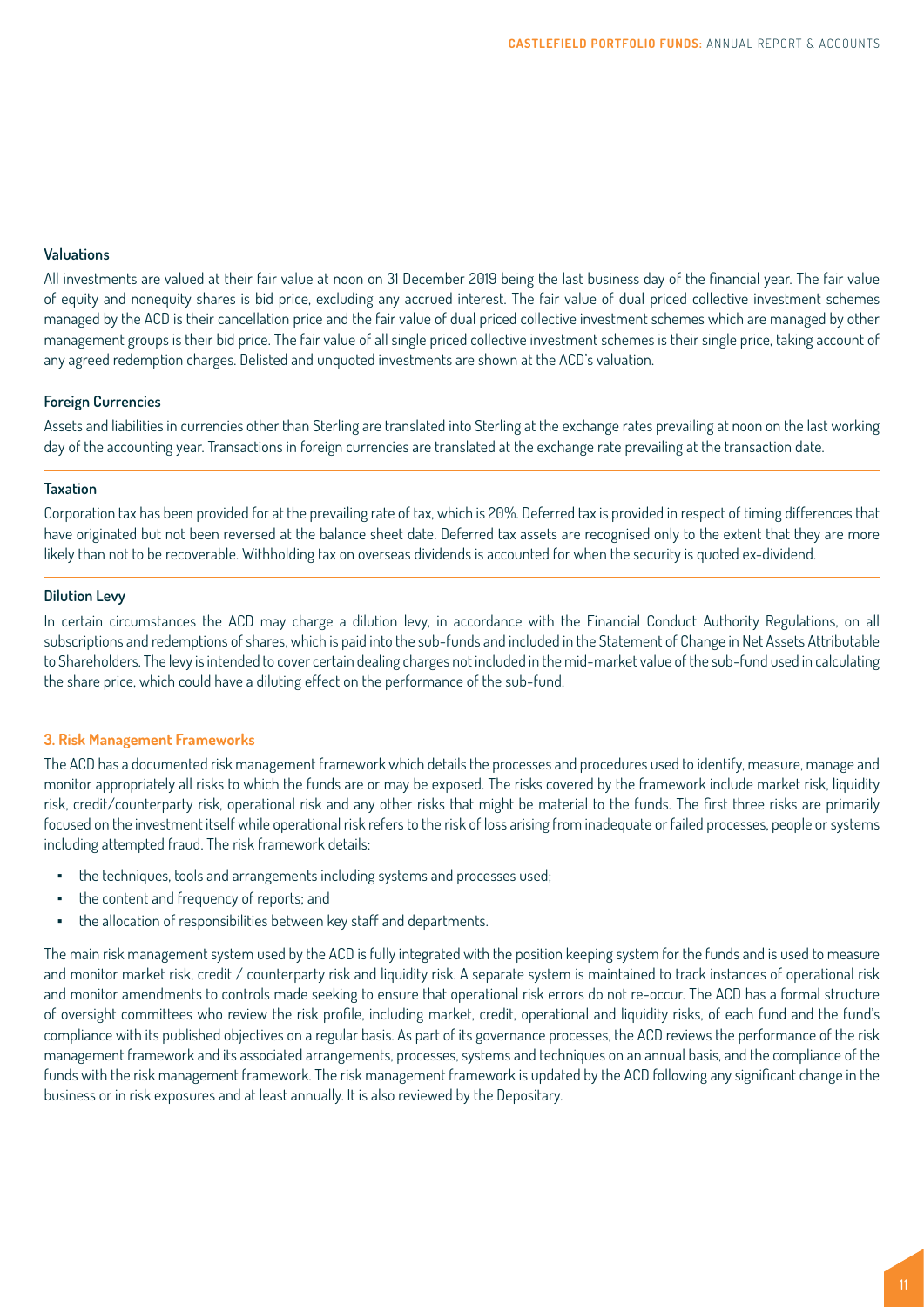# <span id="page-11-0"></span>**MANAGEMENT & ADMINISTRATION**

#### **Market Risk**

Market risk is the risk of loss arising from fluctuations in the market value of investments held by the funds attributable to changes in market variables, such as equity prices, foreign exchange rates, interest rates or the credit worthiness of an issuer. The risk management framework monitors the levels of market risk to which the funds are exposed in relation to the fund investment objective and policy. A series of hard (strictly enforced) and soft (warning) limits are employed to ensure the fund stays within its published mandate. The risk systems provide a range of risk analytical tools, including sensitivities to relevant market risks, Value at Risk stress testing, and incorporates the impact of changes to positions in real time. In addition to risk analytics, the risk system has an integrated risk limit and regulatory compliance function which performs checks on potential trades prior to the fund executing them and on the fund exposures on a daily basis. Market risk is also measured using gross leverage and global exposure (the commitment approach). The commitment approach is suitable for funds investing in traditional asset classes such as equities, fixed income, money market securities and collective investment schemes. It can also be used for funds using derivatives in a simple manner and investing in instruments with embedded derivatives where no additional leverage is created. The commitment approach measures the incremental exposure of each derivative calculated by converting it into the market value of an equivalent position in the underlying asset of that derivative or forward transaction. The ACD may in some instances, and always following the guidelines set by the regulator, take account of legally enforceable netting and hedging arrangements when calculating global exposure where these arrangements do not disregard any obvious or material risks.

#### **Liquidity Risk**

Liquidity risk is the possibility that the fund will not be able to sell its assets without incurring losses within the timeframe required to meet investor redemptions. The asset liquidity profile of each fund is monitored on a regular basis and compared to both historical investor redemption patterns and potential redemption scenarios, with the aim of ensuring that the fund will be able to meet any actual redemptions in a timely manner. The liquidity risk management process includes an assessment of the market turnover, percentage of an issue held by the fund, credit rating of the issuer and/or the buysell spread of the market in the securities held where the information is available and is applicable. Liquidity profile stress tests under both normal and exceptional conditions are conducted on a regular basis. If market liquidity is perceived to be decreasing, the ACD might seek to take any of the following actions to improve the liquidity profile of a fund: maintain higher cash balances; maintain a greater proportion of assets in securities which are traditionally more liquid; diversify the range of issue types and sizes held; hold shorter dated securities; or hold issues with a more diversified investor base.

#### **Credit Risk**

Credit risk comprises both credit issuer risk and counterparty risk. Credit issuer risk is the potential for loss arising from the issuer of a security failing to pay interest and principal in a timely manner. Counterparty risk is the potential for loss arising from the failure of a trading counterparty to honour an obligation to the fund. The funds manage credit issuer risk as a component of market risk. Counterparty risk arises primarily with the financial brokers through whom the fund buys and sells securities. The funds may only transact with brokers from an approved broker list maintained by the ACD. All brokers on the ACD approved list are subject to regular credit and general business checks. The funds may also be exposed to counterparty risks arising from the use of forward currency instruments, usually transacted to decrease exposure to foreign currency. These risks are monitored daily and are subject to limits, in practice they are for small amounts typically less than 0.1% of the fund assets.

#### **4. Post Balance Sheet Events**

The Board of the ACD recognises the impact that the Coronavirus pandemic has had upon economies and societies globally, which has resulted in initial falls in financial markets after the Company's year end and increased volatility since. Consideration has therefore been given to the impact, if any, upon the portfolio of investments held by the Company at the year end. At the time of writing, the Company has closed its office and all staff are working from home. These contingency plans had been tested and are proving to be robust. Although it remains too early to make definitive judgements as to the long term implications of the pandemic, the Board remains confident in its opinion that the portfolio of investments held remains an appropriate means of meeting its objective over the defined investment time horizon. It will continue to monitor the developing situation closely.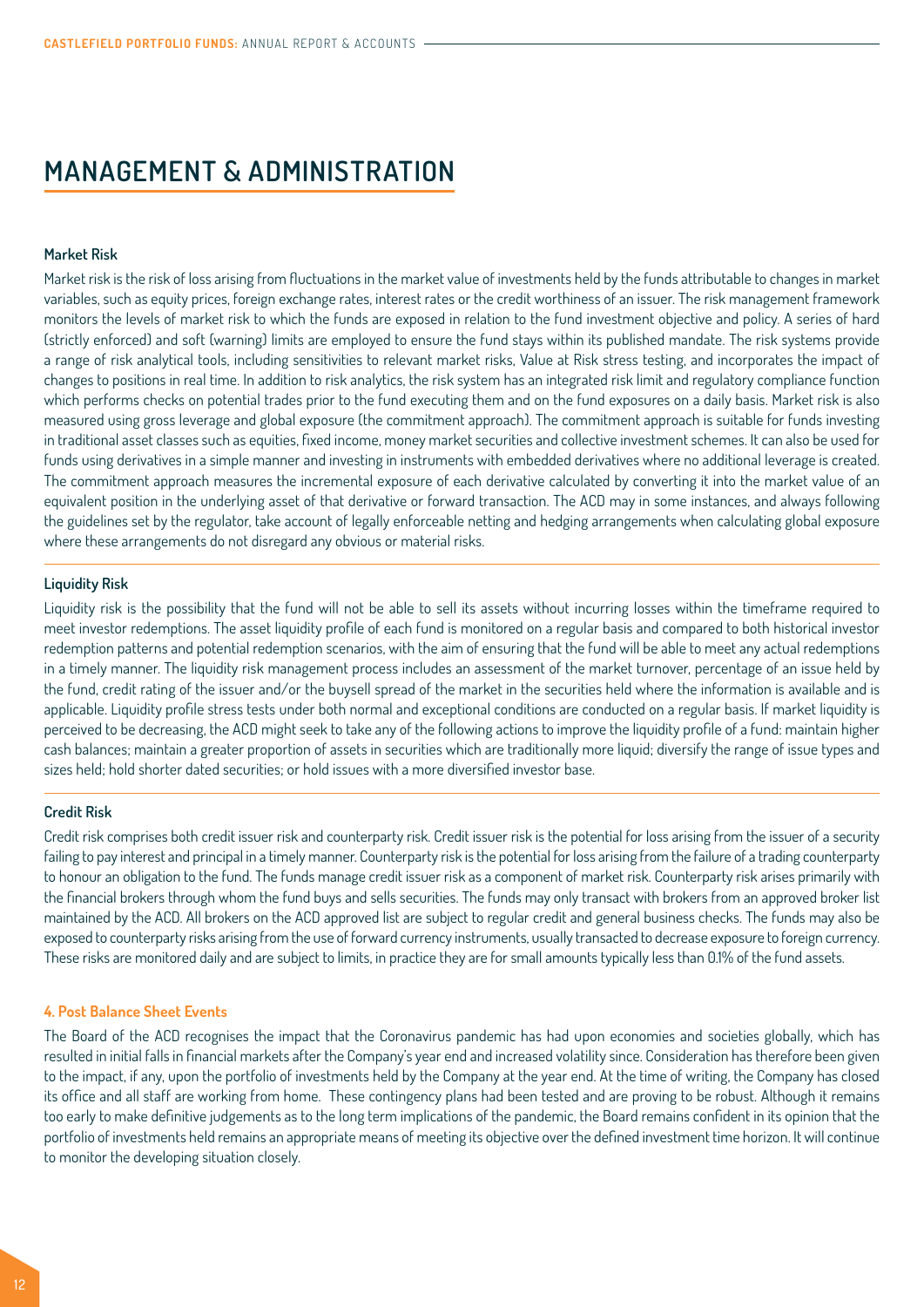# <span id="page-12-0"></span>**FUND INFORMATION**

The Comparative Table on [pages 13 to 14](#page-13-0) give the performance of each active share class in the sub-fund.

The 'Return after charges' disclosed in the Comparative Tables is calculated as the return after operating charges per share divided by the opening net asset value per share. It differs from the sub-fund's performance disclosed in the Manager's report which is calculated based on the latest published price.

Portfolio transaction costs are incurred when investments are bought or sold by a fund in order to achieve the investment objective. These transaction costs affect an investor in different ways depending on whether they are joining, leaving or continuing with their investment in the fund.

In addition, there are indirect portfolio transaction costs arising from the 'dealing spread' – the difference between the buying and selling prices of underlying investments in portfolio. Unlike shares whereby broker commissions and stamp duty are paid by the fund on each transaction, other types of investments (such as collective investment schemes, bonds, money instruments, derivatives) do not have separately identifiable transaction costs; these costs form part of the dealing spread. Dealing spreads vary considerably depending on the transaction value and money market sentiment.

# **COMPARATIVE TABLE**

#### For the financial year ended 31 December 2019:

#### **Founder Income Share - Income**

|                                                    | 31/12/2019<br>(pence per share) | 31/12/2018<br>(pence per share) |
|----------------------------------------------------|---------------------------------|---------------------------------|
|                                                    |                                 |                                 |
| Change in net asset value per share                |                                 |                                 |
| Opening net asset per unit                         | 93.58                           | 100.00                          |
| Total return before operating charges*             | 18.02                           | (3.19)                          |
| Operating charges                                  | (1.44)                          | (1.19)                          |
| Total return after operating charges*              | 16.58                           | (4.38)                          |
| Distributions on income shares                     | (2.43)                          | (2.04)                          |
| Closing net asset per share                        | 107.73                          | 93.58                           |
| After direct transaction costs** (see page 29) of: | 0.08                            | 0.19                            |
| Performance                                        |                                 |                                 |
| Total return after operating charges               | 17.72%                          | $-4.38%$                        |
| Other information                                  |                                 |                                 |
| Closing net assets value (£'000)                   | 23,145                          | 15,287                          |
| Closing number of shares                           | 21,483,902.649                  | 16,335,243.114                  |
| Operating charges                                  | 1.36%                           | 1.24%                           |
| Direct transaction costs**                         | 0.09%                           | 0.12%                           |
| <b>Prices</b>                                      |                                 |                                 |
| Highest share price                                | 109.12                          | 105.55                          |
| Lowest share price                                 | 93.84                           | 93.58                           |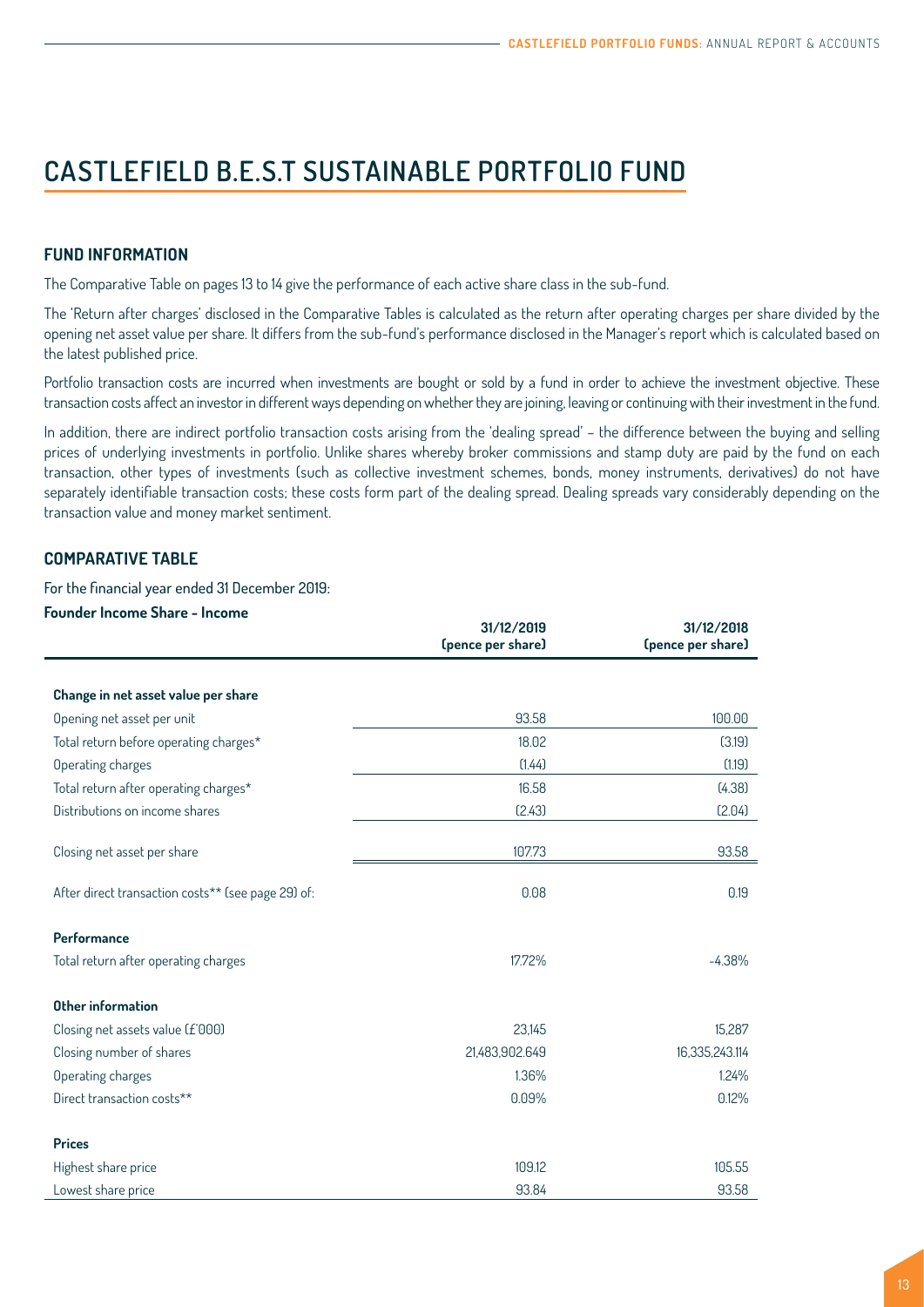<span id="page-13-0"></span>

| General Income Share - Income                      | 31/12/2019        | 31/12/2018        |
|----------------------------------------------------|-------------------|-------------------|
|                                                    | (pence per share) | (pence per share) |
|                                                    |                   |                   |
| Change in net asset value per share                |                   |                   |
| Opening net asset per unit                         | 93.29             | 100.00            |
| Total return before operating charges *            | 18.03             | (3.14)            |
| Operating charges                                  | (1.76)            | (1.50)            |
| Total return after operating charges*              | 16.27             | (4.64)            |
| Distributions on income shares                     | (2.49)            | (2.07)            |
| Closing net asset per share                        | 107.07            | 93.29             |
| After direct transaction costs** (see page 29) of: | 0.09              | 0.01              |
| Performance                                        |                   |                   |
| Total return after operating charges               | 17.44%            | $-4.64%$          |
| Other information                                  |                   |                   |
| Closing net assets value (£'000)                   | 7,635             | 1,184             |
| Closing number of shares                           | 7,130,745.237     | 1,269,447.389     |
| Operating charges                                  | 1.67%             | 1.55%             |
| Direct transaction costs**                         | 0.09%             | 0.12%             |
| <b>Prices</b>                                      |                   |                   |
| Highest share price                                | 108.47            | 105.33            |
| Lowest share price                                 | 93.55             | 93.29             |

\* Operating charges, otherwise known as OCF is the ratio of the sub-fund's total disclosable costs (excluding overdraft interest) to the average net assets of the sub-fund. The OCF is intended to provide a reliable figure which gives the most accurate measure of what it costs to invest in a sub-fund and is calculated based on the last year's figures.

\*\* Direct transaction costs are stated after deducting the proportion of the amounts collected from dilution adjustments or dilution levies that relate to direct transaction costs. A negative transaction costs figure might arise where there is a timing difference between inflows and the settlement of the resultant purchases.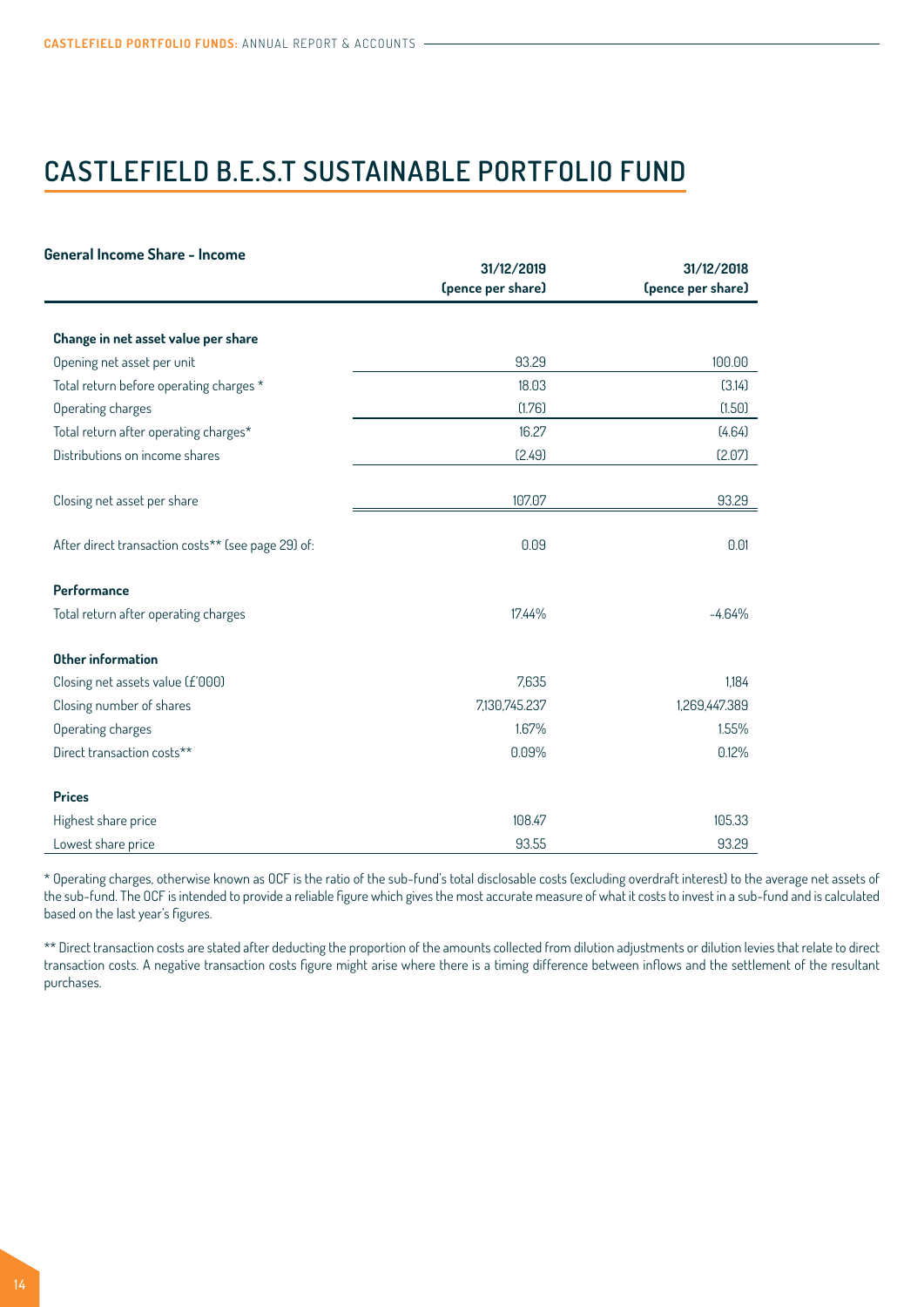# <span id="page-14-0"></span>**RISK AND REWARD INDICATOR (RRI)**

The Risk and Reward Indicator demonstrates where the sub-fund ranks in terms of its potential risk and reward. The higher the rank the greater the potential reward but the greater the risk of losing money. It is based on past data, may change over time and may not be a reliable indication of the future risk profile of the sub-fund.

| Lower risk | Typically lower rewards |  |  | Typically higher rewards<br>Higher risk |  |
|------------|-------------------------|--|--|-----------------------------------------|--|
|            |                         |  |  |                                         |  |
|            |                         |  |  |                                         |  |

The Fund is ranked as a 4 reflecting observed historical returns and the mixed asset allocation.

Please note that even the lowest ranking does not mean a risk-free investment.

As there is less than five years of available data for this Fund, for illustrative purposes the risk/reward profiles of the targeted investments have been used to calculate the risk/reward profile.

# **INVESTMENT OBJECTIVE AND POLICY**

The investment objective of the Fund is to achieve growth in capital and income over the long term. Long term means over a minimum investment horizon of five years.

The Fund will invest mainly in collective investment schemes with exposure to both UK and non-UK equities and fixed income securities. The Fund may also invest in transferable securities (both quoted and unquoted), money market instruments, deposits, warrants, cash and near cash.

In seeking to achieve the stated investment objective, the investment adviser uses a responsible investment research process to identify the universe of securities from which the Fund may invest. The four criteria that need to be evidenced by each investment are reflected in the name of the Fund where 'B.E.S.T' indicates Business & financial, Environmental & ecological, Social and Transparency & governance, however equal weighting may not be given to each element of these criteria when screening potential investments.

The Investment Adviser then supplements this research process by selecting only those investments which, by their nature, are considered to be sustainable in order to meet the investment objective. Sustainable activities are considered to be those necessary to ensure the long term continuity of an activity, system, society or enterprise. Further information on the 'B.E.S.T' criteria and the sustainability element may be obtained from the Investment Adviser upon request.

The Fund may invest in shares or units of collective investment schemes which are managed or operated by the ACD or an associate of the ACD. When investing in collective investment schemes, some of the underlying investments of that collective investment scheme may not meet all four elements of the 'B.E.S.T' criteria.

The Fund may also use derivatives and forward transactions for investment purposes or efficient portfolio management (including hedging). The use of derivatives for these purposes is expected to be limited however it may affect the volatility and risk profile of the Fund although this is not the ACD's intention.

#### **The Top Ten Purchases and Total Sales During the Year Were As Follows:**

| <b>Purchases</b>                                          | Costs<br>£'000 | <b>Sales</b>                                    | <b>Proceeds</b><br>£'000 |
|-----------------------------------------------------------|----------------|-------------------------------------------------|--------------------------|
| Castlefield B.E.S.T Sustainable Income Fund               | 1.785          | Kames Ethical Equity Fund                       | 892                      |
| Castlefield B.E.S.T Sustainable UK Opportunities Fund     | 1.775          | Liontrust UK Ethical Fund                       | 675                      |
| Stewart Investors Worldwide Sustainability Fund           | 1.295          | Royal London Ethical Bond Fund                  | 649                      |
| Royal London Ethical Bond Fund                            | 1.034          | Sarasin Food & Agriculture Opportunities Fund   | 147                      |
| Sarasin Food & Agriculture Opportunities Fund             | 832            | Stewart Investors Worldwide Sustainability Fund | 90                       |
| Castlefield B.E.S.T Sustainable UK Smaller Companies Fund | 805            |                                                 |                          |
| Castlefield Real Return Fund                              | 795            |                                                 |                          |
| First State Sustainable Listed Infrastructure Fund        | 530            |                                                 |                          |
| Rathbone Ethical Bond Fund                                | 510            |                                                 |                          |
| FP WHEB Sustainability Fund                               | 430            |                                                 |                          |
| Total purchases during the year were                      | 13.639         | Total sales during the year were                | 2.452                    |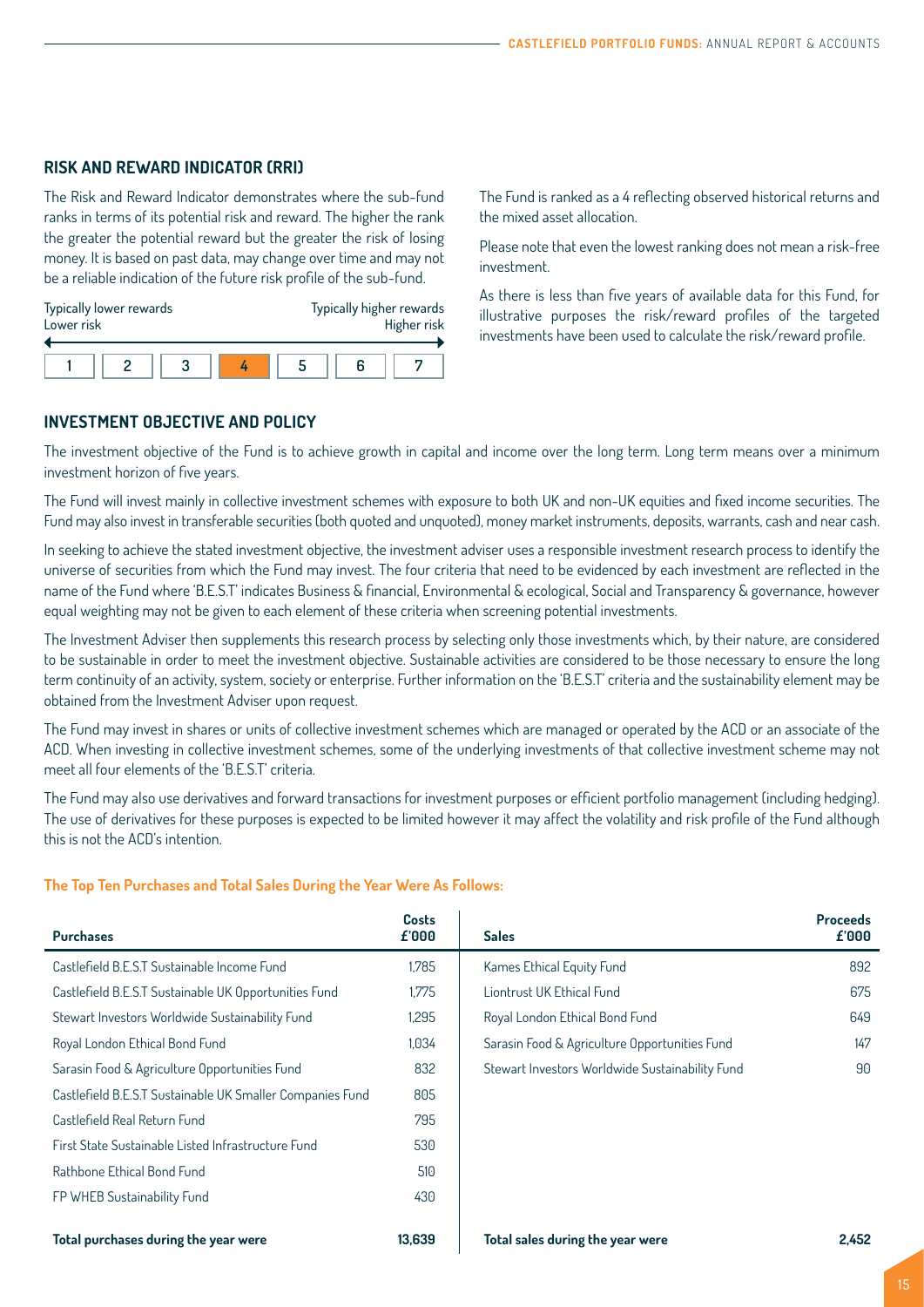# <span id="page-15-0"></span>**PORTFOLIO OF INVESTMENTS**

| <b>Holding</b> | <b>Investment</b>                           | Market Value £'000 | Total Value of Sub-Fund % |
|----------------|---------------------------------------------|--------------------|---------------------------|
|                |                                             |                    |                           |
|                | Real Estate Investment Trusts 3.35% (5.10%) |                    |                           |
| 69,912         | Hammerson Reit                              | 212                | 0.69                      |
| 289,867        | Primary Health Properties Plc Reit          | 463                | 1.50                      |
| 401,804        | Triple Point Social Housing Reit Plc        | 358                | 1.16                      |
|                |                                             | 1,033              | 3.35                      |
|                |                                             |                    |                           |
|                | Investment Trusts 7.22% (7.74%)             |                    |                           |
| 295,677        | GCP Infrastructure Investments Ltd FCP      | 390                | 1.27                      |
| 140,000        | Gore Street Energy Storage Fund Plc         | 134                | 0.44                      |
| 381,796        | Greencoat Renewables Plc                    | 387                | 1.26                      |
| 266.961        | Greencoat UK Wind Plc                       | 401                | 1.30                      |
| 307,273        | Gresham House Energy Storage Fund Plc       | 329                | 1.07                      |
| 70,765         | Menhaden Plc                                | 67                 | 0.22                      |
| 190,657        | NextEnergy Solar Fund Ltd FCP               | 239                | 0.78                      |
| 196,541        | The Renewables Infrastructure Group Ltd     | 271                | 0.88                      |
|                |                                             | 2,218              | 7.22                      |
|                |                                             |                    |                           |
|                | Equities 1.35% (1.51%)                      |                    |                           |
| 920,696        | Capital For Colleagues Plc*                 | 414                | 1.35                      |
|                |                                             | 414                | 1.35                      |
|                |                                             |                    |                           |
|                | Debt Securities 6.46% (4.27%)               |                    |                           |
| 288,500        | Places for People Finance 4.25% 15/12/2023  | 300                | 0.97                      |
| 187,900        | Retail Charity Bonds 4% 31/10/2027          | 191                | 0.62                      |
| 125,000        | Retail Charity Bonds 4.25% 06/07/2026       | 132                | 0.43                      |
| 266,300        | Retail Charity Bonds 4.25% 30/03/2026       | 272                | 0.88                      |
| 292,700        | Retail Charity Bonds 4.375% 29/07/2021      | 303                | 0.98                      |
| 242,300        | Retail Charity Bonds 4.4% 30/04/2025        | 248                | 0.81                      |
| 381,700        | Retail Charity Bonds 4.5% 20/06/2026        | 391                | 1.27                      |
| 134,900        | Retail Charity Bonds 5% 12/04/2026          | 153                | 0.50                      |
|                |                                             | 1,990              | 6.46                      |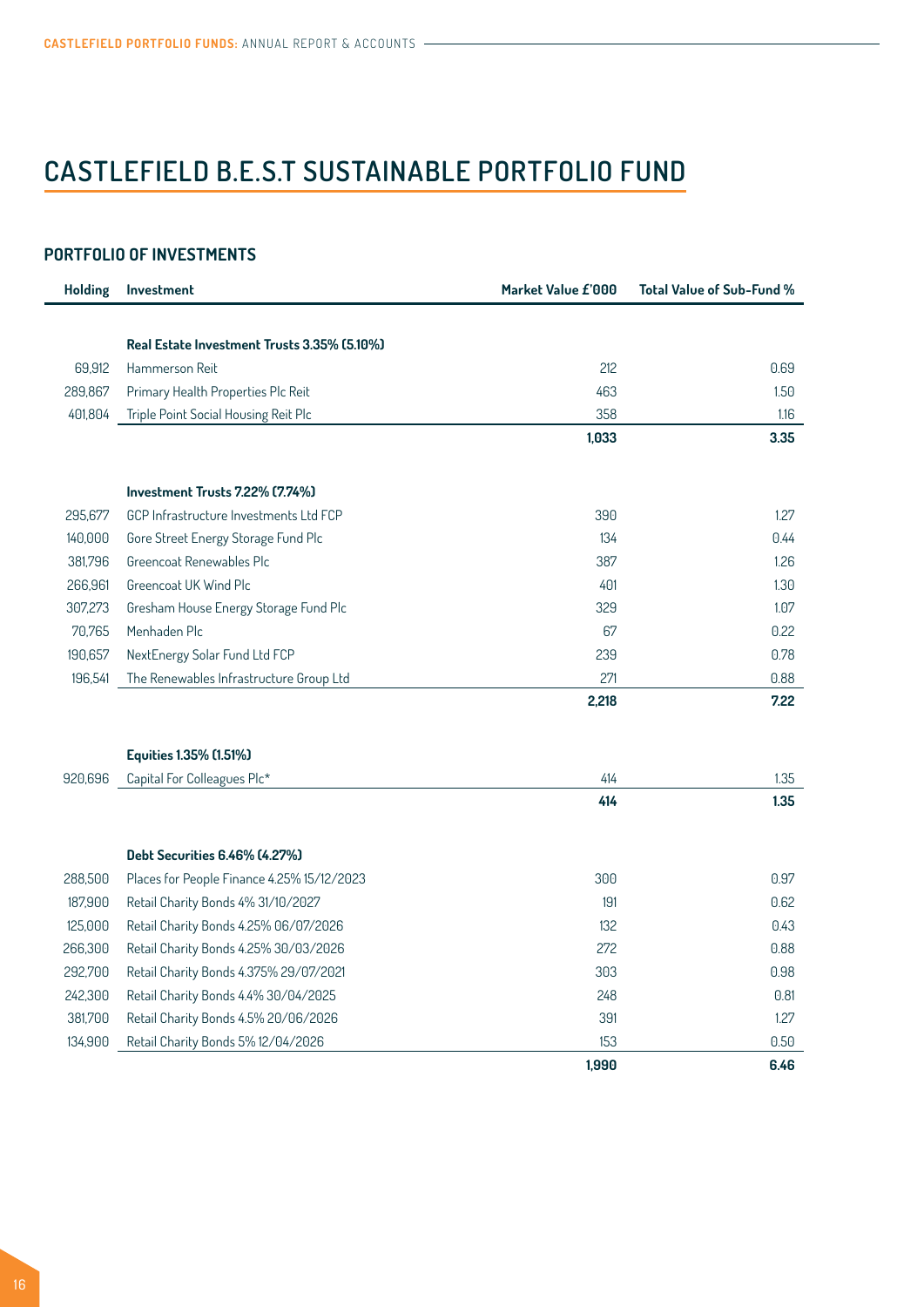| <b>Holding</b>          | <b>Investment</b>                                         | Market Value £'000 | Total Value of Sub-Fund % |
|-------------------------|-----------------------------------------------------------|--------------------|---------------------------|
|                         |                                                           |                    |                           |
|                         | Collective Investment Schemes 80.86% (79.89%)             |                    |                           |
| 6,567,500               | Castlefield B.E.S.T Sustainable Income Fund               | 5,211              | 16.92                     |
| 384,927                 | Castlefield B.E.S.T Sustainable UK Smaller Companies Fund | 2,354              | 7.65                      |
| 424.536                 | Castlefield B.E.S.T Sustainable UK Opportunities Fund     | 1,858              | 6.04                      |
| 1.968.904               | Castlefield BEST Sustainable European Fund                | 2.042              | 6.63                      |
| 608.348                 | Castlefield Real Return Fund                              | 1.532              | 4.98                      |
| 840.354                 | EdenTree Amity Sterling Bond Fund                         | 987                | 3.21                      |
| 74,919                  | First State Sustainable Listed Infrastructure Fund        | 861                | 2.80                      |
| 1,171,270               | FP WHEB Sustainability Fund                               | 2.017              | 6.55                      |
| 191.910                 | Liontrust Sustainable Future Global Growth Fund           | 381                | 1.24                      |
| 1.554.321               | Rathbone Ethical Bond Fund                                | 1.583              | 5.14                      |
| 910,097                 | Royal London Ethical Bond Fund                            | 1.068              | 3.47                      |
| 440,371                 | Sarasin Food & Agriculture Opportunities Fund             | 852                | 2.77                      |
| 622.104                 | Sarasin Responsible Global Equity Fund                    | 1.289              | 4.19                      |
| 1,394,826               | Stewart Investors Worldwide Sustainability Fund           | 2.854              | 9.27                      |
|                         |                                                           | 24,889             | 80.86                     |
|                         |                                                           |                    |                           |
|                         | <b>Total Value of Investments</b>                         | 30,544             | 99.24                     |
| Net Other Assets        |                                                           | 235                | 0.76                      |
| <b>Total Net Assets</b> |                                                           | 30,779             | 100.00                    |

Securities are admitted to an official stock exchange listing or traded on another regulated market unless otherwise stated.

\*Quoted on AQSE Growth Market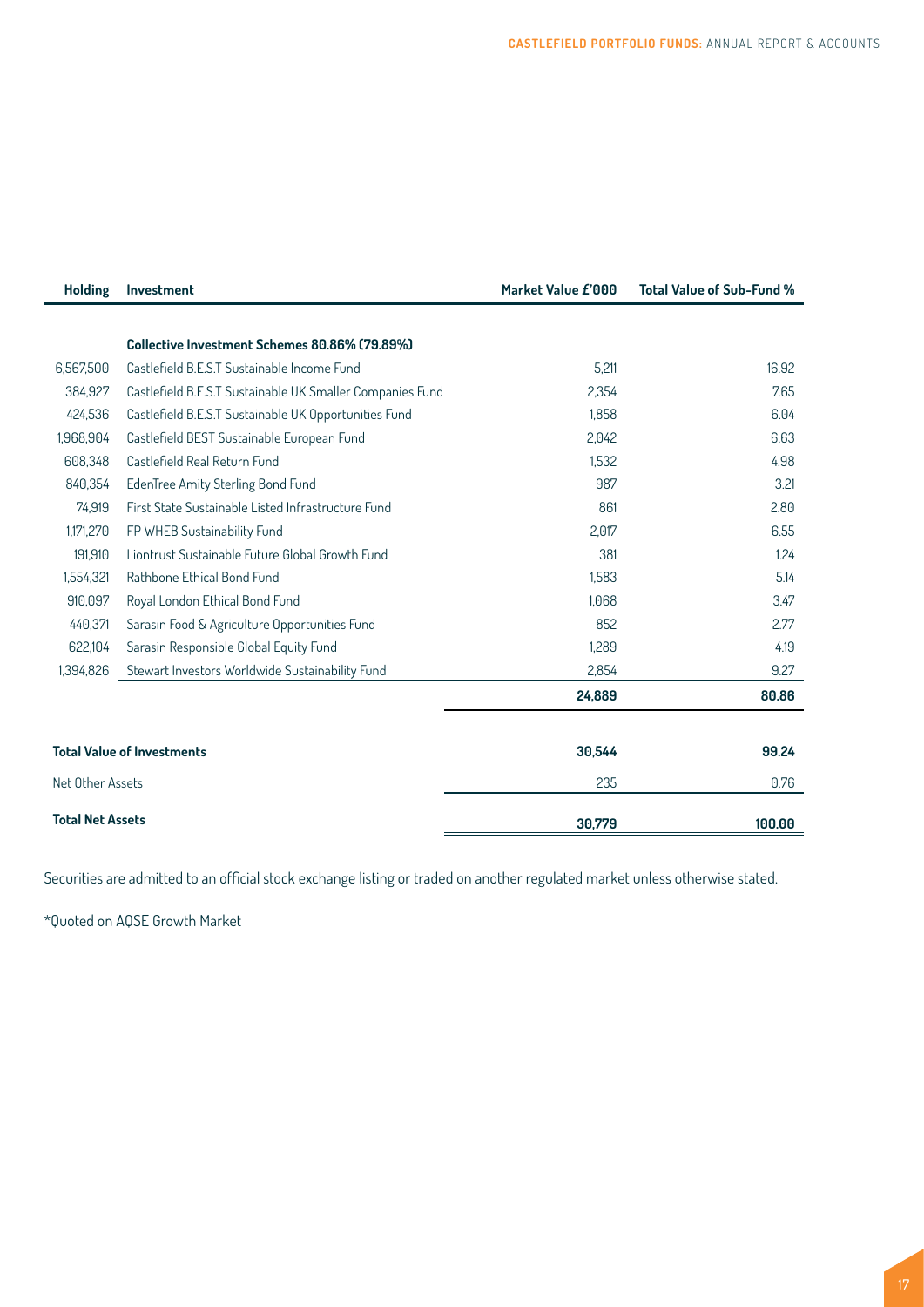# <span id="page-17-0"></span>**STATEMENT OF TOTAL RETURN**

For the year ended 31 December 2019

|                                                                              |                | 31/12/2019 |          |          |          |  | 31/12/2018 |
|------------------------------------------------------------------------------|----------------|------------|----------|----------|----------|--|------------|
|                                                                              | <b>Note</b>    | f000       | $f$ '000 | $f$ '000 | $f$ '000 |  |            |
|                                                                              |                |            |          |          |          |  |            |
| <b>Income</b>                                                                |                |            |          |          |          |  |            |
| Net capital gains/(losses)                                                   | $\overline{c}$ |            | 3,127    |          | (1, 115) |  |            |
| Revenue                                                                      | 3              | 563        |          | 359      |          |  |            |
|                                                                              |                |            |          |          |          |  |            |
| <b>Expenses</b>                                                              | 4              | (97)       |          | (58)     |          |  |            |
| Net revenue before taxation                                                  |                | 466        |          | 301      |          |  |            |
| Taxation                                                                     | 5              | (19)       |          | (17)     |          |  |            |
| Net revenue after taxation                                                   |                |            | 447      |          | 284      |  |            |
|                                                                              |                |            |          |          |          |  |            |
| Total return before distributions                                            |                |            | 3,574    |          | (831)    |  |            |
| Distributions                                                                | 6              |            | (544)    |          | (341)    |  |            |
| Change in net assets attributable to Shareholders from investment activities |                |            | 3,030    |          | (1,172)  |  |            |

# **STATEMENT OF CHANGE IN NET ASSETS ATTRIBUTABLE TO SHAREHOLDERS**

For the year ended 31 December 2019

|                                                                               | 31/12/2019 |                    | 31/12/2018 |         |
|-------------------------------------------------------------------------------|------------|--------------------|------------|---------|
|                                                                               | f000       | $f$ <sup>000</sup> | f'000      | £'000   |
|                                                                               |            |                    |            |         |
| Opening net assets attributable to Shareholders                               |            | 16.472             |            |         |
| Amounts received on issue of Shares                                           | 12.767     |                    | 18.497     |         |
| Amounts paid on cancellation of Shares                                        | (1,496)    |                    | (853)      |         |
|                                                                               |            | 11.271             |            | 17.644  |
| Dilution Levy                                                                 |            | 6                  |            |         |
| Change in net assets attributable to Shareholders' from investment activities |            | 3.030              |            | (1,172) |
| Closing net assets attributable to Shareholders                               |            | 30,779             |            | 16,472  |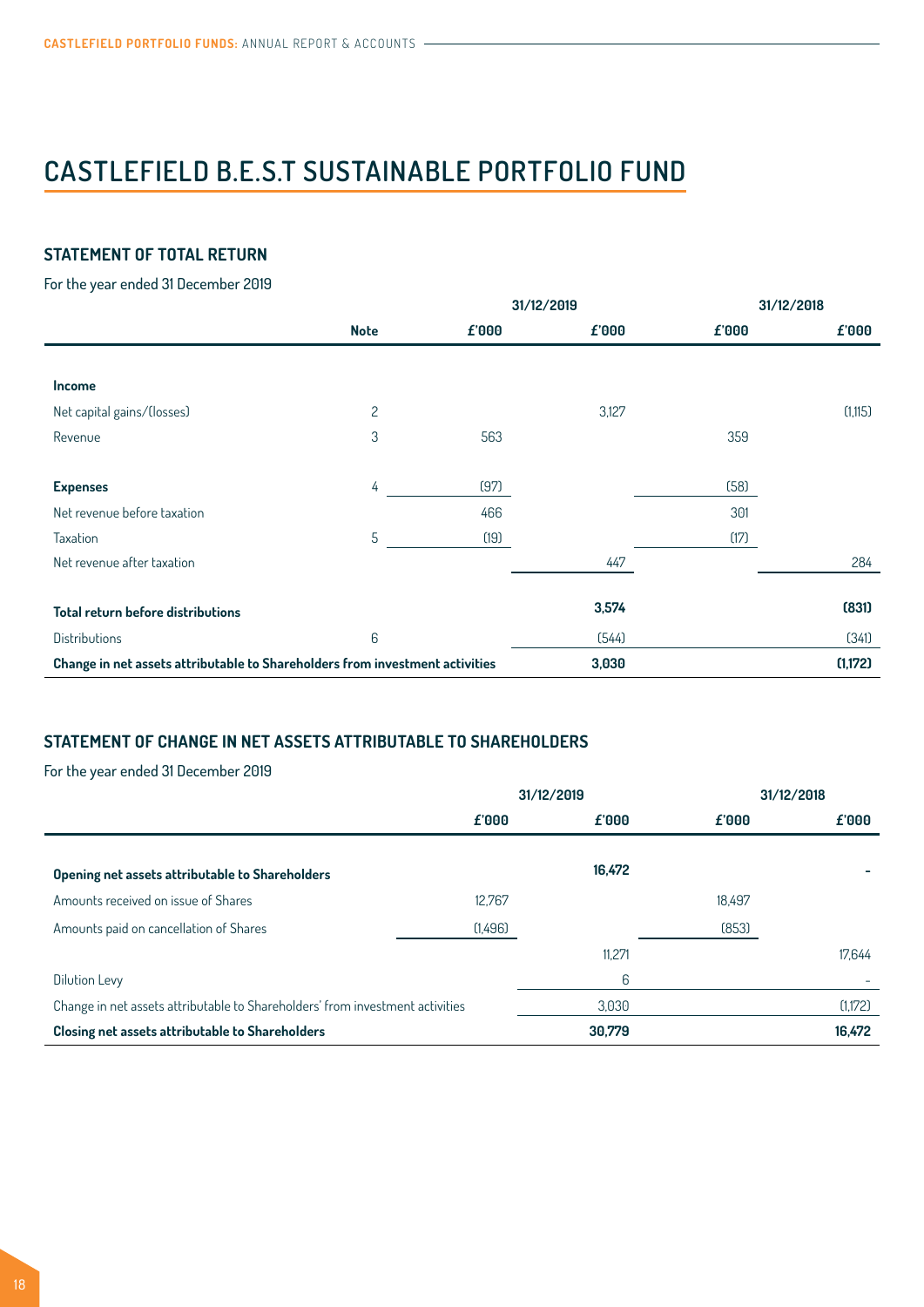# <span id="page-18-0"></span>**BALANCE SHEET**

As at 31 December 2019

|                                         | <b>Note</b>    | 31/12/2019<br>£'000 | 31/12/2018<br>£'000 |
|-----------------------------------------|----------------|---------------------|---------------------|
|                                         |                |                     |                     |
| Assets                                  |                |                     |                     |
| Investment assets                       |                | 30,544              | 16,228              |
| Debtors                                 | $\overline{7}$ | 92                  | 37                  |
| Cash and bank balances                  | 8              | 363                 | 314                 |
|                                         |                |                     |                     |
| <b>Total Assets</b>                     |                | 30,999              | 16,579              |
|                                         |                |                     |                     |
| <b>Liabilities</b>                      |                |                     |                     |
| Creditors                               | 9              | 89                  | 26                  |
| Distribution payable on income shares   |                | 131                 | 81                  |
|                                         |                |                     |                     |
| <b>Total liabilities</b>                |                | 220                 | 107                 |
| Net assets attributable to Shareholders |                | 30,779              | 16,472              |

# **SUMMARY OF MATERIAL PORTFOLIO CHANGES**

# For the year ended 31 December 2019

|                         | 31/12/2019<br>$f$ '000 | 31/12/2018<br>f000 |
|-------------------------|------------------------|--------------------|
| Total Purchases in year | 13.619                 | 18.907             |
| Total Sales in year     | (2.452)                | (1.700)            |

The notes on [pages 20](#page-19-0) to 32 are an integral part of these Financial Statements.

On behalf of Castlefield Fund Partners Limited

**Kathryn Holland** John Eckersley

Director (of the ACD) Director (of the ACD)

KHolland

 $4/$ 

29 April 2020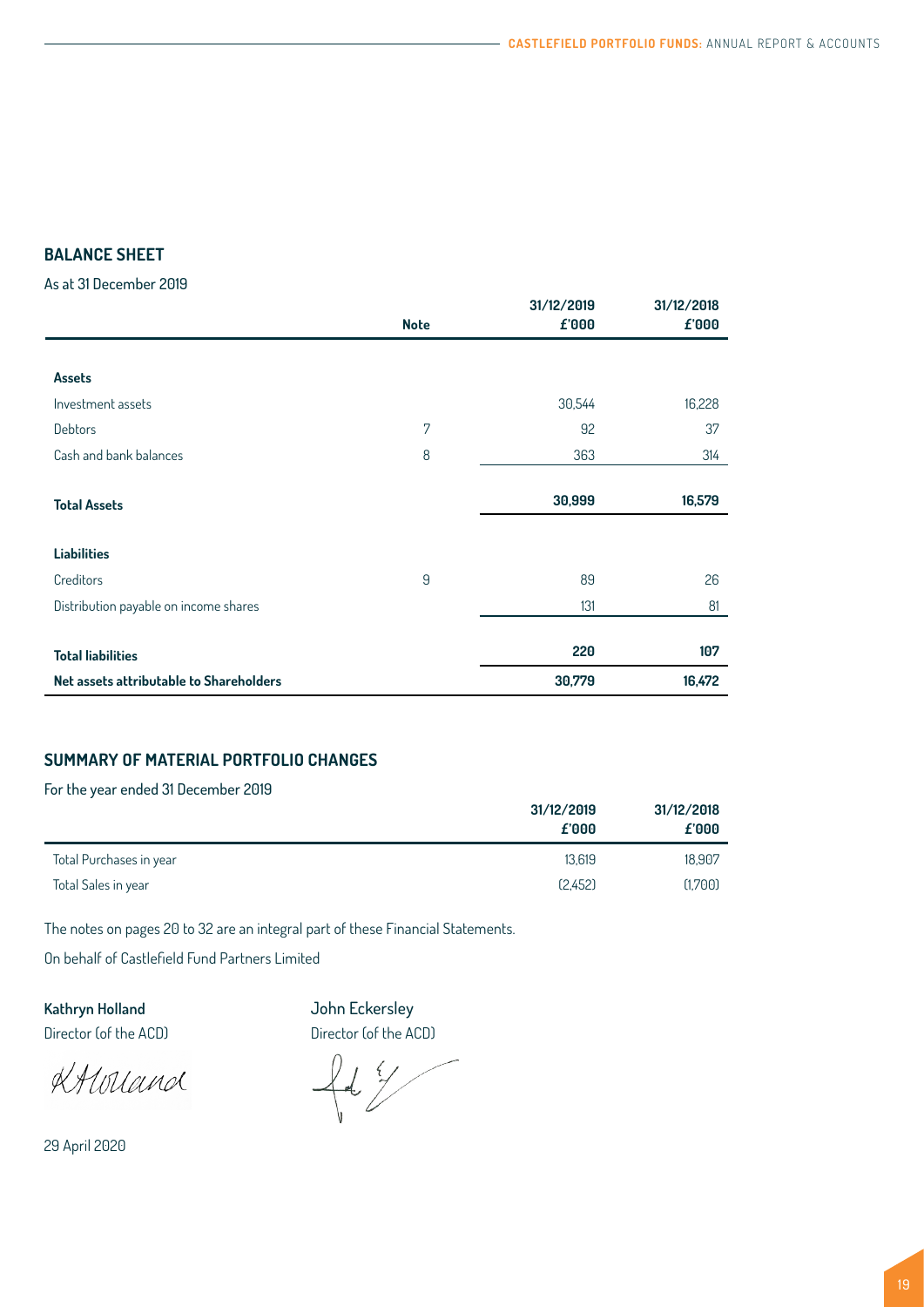# <span id="page-19-0"></span>**NOTES TO THE FINANCIAL STATEMENTS**

#### **1. Accounting Policies**

The accounting, distribution and risk management policies are provided in the Aggregated Notes to the Financial Statements section on [pages](#page-8-0)  10 to [12](#page-11-0).

# **2. Net Capital Gains/(Losses)**

|                                      | 31/12/2019<br>$f$ '000 | 31/12/2018<br>£'000 |
|--------------------------------------|------------------------|---------------------|
| Non-derivative securities            | 3.129                  | (1.114)             |
| Transaction costs & handling charges | [2]                    |                     |
| Net capital losses on investments    | 3.127                  | (1.115)             |

#### **3. Revenue**

|                                | 31/12/2019<br>£'000 | 31/12/2018<br>£'000 |
|--------------------------------|---------------------|---------------------|
| UK Dividends taxable           | 139                 | 93                  |
| UK Dividends non taxable       | 325                 | 201                 |
| Overseas Dividends non taxable | 49                  | 29                  |
| Overseas Dividends taxable     | 19                  | 14                  |
| Gross bond interest            | 30                  | 21                  |
| <b>Bank interest</b>           |                     |                     |
| <b>Total Revenue</b>           | 563                 | 359                 |
| Total Non Taxable Income       | 373                 | 230                 |
| <b>Total Taxable Income</b>    | 190                 | 129                 |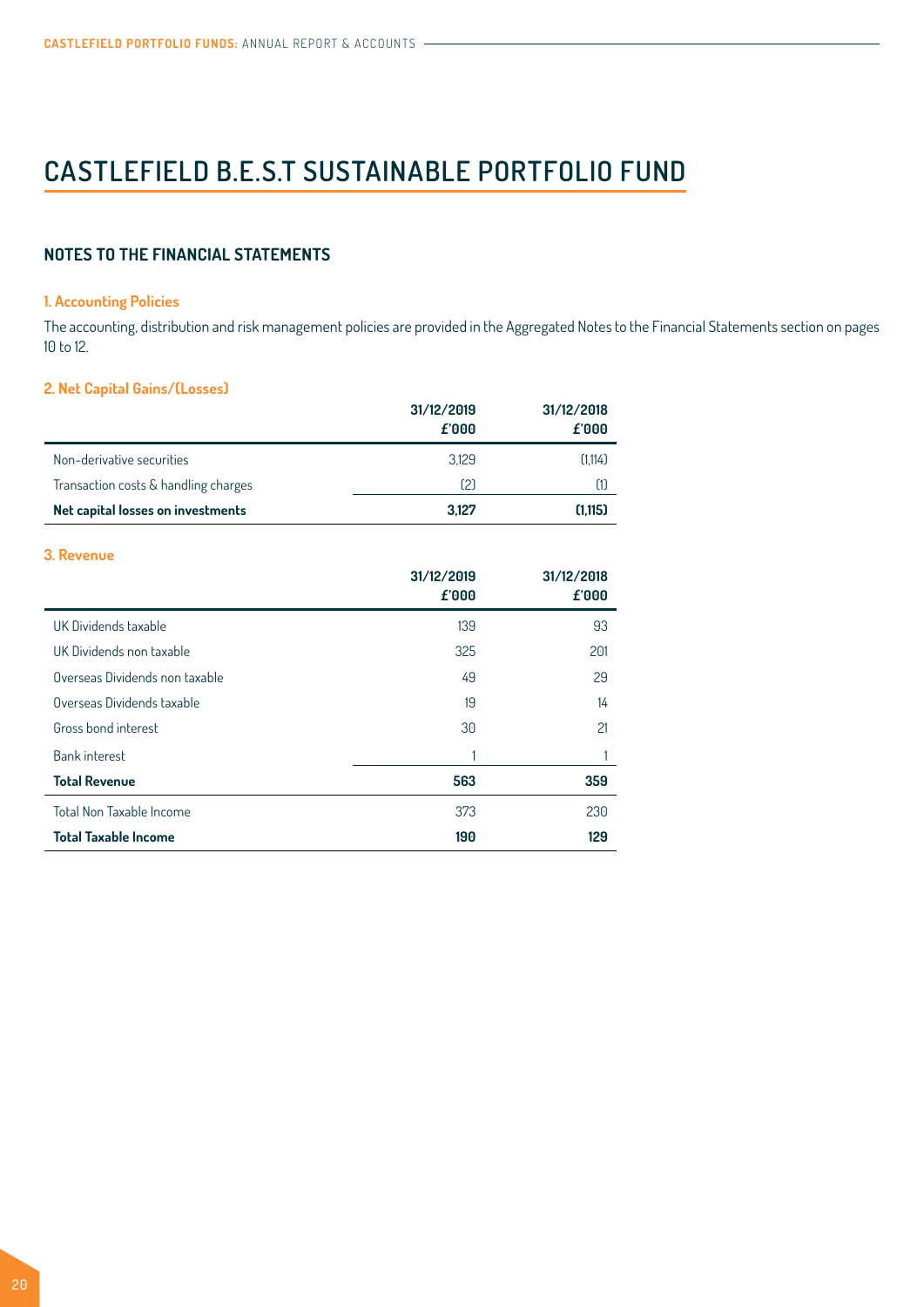# **4. Expenses**

|                                                                                        | 31/12/2019<br>£'000 | 31/12/2018<br>£'000 |
|----------------------------------------------------------------------------------------|---------------------|---------------------|
|                                                                                        |                     |                     |
| Payable to the manager, associates of the manager and agents of either of them         |                     |                     |
| <b>ACD</b> Fees                                                                        | 30                  | 21                  |
| Investment Adviser fees                                                                | 9                   | $\overline{c}$      |
|                                                                                        | 39                  | 23                  |
| Payable to the depositary or associates of the depositary and agents of either of them |                     |                     |
| Depositary Fees                                                                        | 20                  | 10                  |
| Safe Custody Fees                                                                      | 7                   | 3                   |
|                                                                                        | 27                  | 13                  |
| Other expenses                                                                         |                     |                     |
| Audit Fees                                                                             | 6                   | 4                   |
| Financial statement fees                                                               |                     |                     |
| Other - misc expenses                                                                  | $\overline{c}$      |                     |
| Registration Fees                                                                      | 23                  | 16                  |
|                                                                                        | 31                  | 22                  |
| <b>Total expenses</b>                                                                  | 97                  | 58                  |
| <b>Total expenses charged to Capital</b>                                               | (97)                | (58)                |
| Total expenses charged to Income                                                       |                     |                     |

Irrecoverable VAT is included in the above expenses where relevant.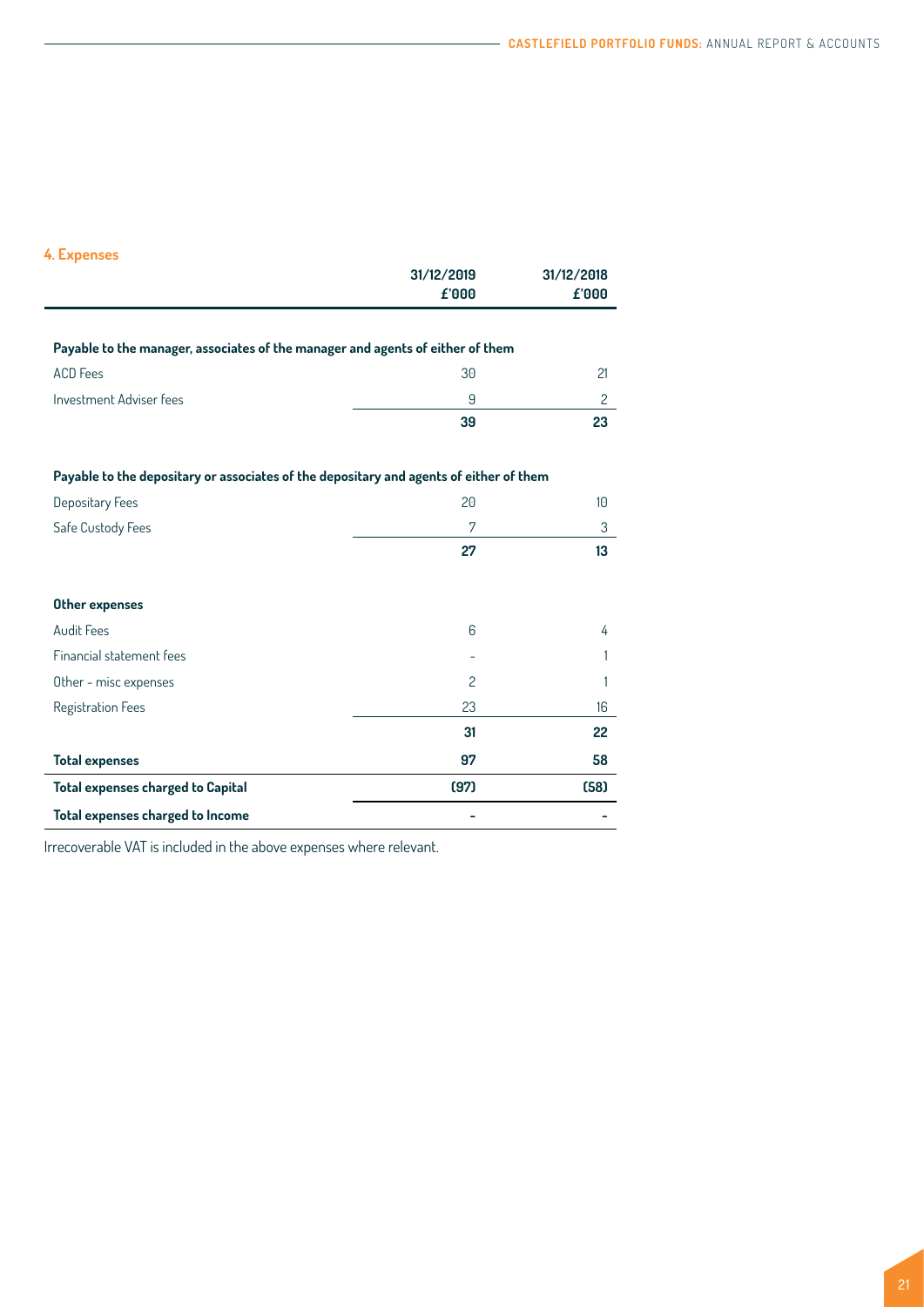### **5. Taxation**

#### **(a) Analysis of the tax charge in the year**

|                                              | 31/12/2019<br>£'000 | 31/12/2018<br>£'000 |
|----------------------------------------------|---------------------|---------------------|
| Overseas Tax                                 | 4                   | 3                   |
| Corporation Tax prior year                   | (3)                 |                     |
| Corporation Tax                              | 18                  | 14                  |
| Total current tax charge (Note 5 (b))        | 19                  | 17                  |
| Deferred Tax on Corporation Tax (Note 5 (b)) |                     |                     |
| Total taxation for the year                  | 19                  |                     |

### **(b) Factors affecting current tax charge for the year**

|                                                                                | 31/12/2019<br>$f$ '000 | 31/12/2018<br>£'000 |
|--------------------------------------------------------------------------------|------------------------|---------------------|
| Net revenue before taxation                                                    | 466                    | 301                 |
| Net revenue for the year multiplied by the standard rate<br>of corporation tax | 93                     | 61                  |
| <b>Effects of:</b>                                                             |                        |                     |
| Overseas tax                                                                   | 4                      | 3                   |
| Adjustments in respect of prior years                                          | (3)                    |                     |
| Revenue not subject to corporation tax                                         | (75)                   | (47)                |
| Total tax charge (Note 5 (a))                                                  | 19                     | 17                  |

Authorised OEIC's are exempt from tax on capital gains made within the sub-fund.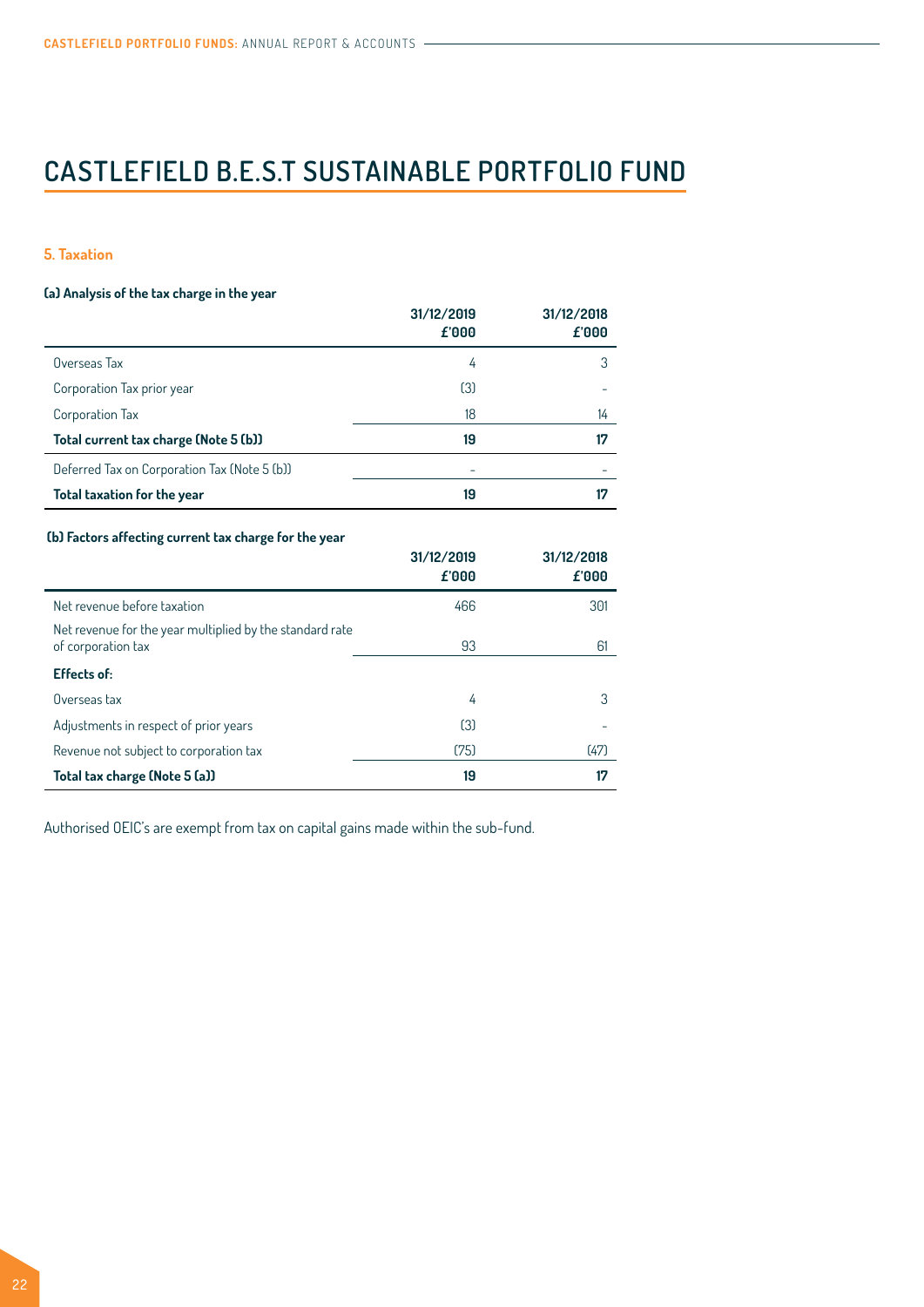# **6. Distributions**

The distributions take into account revenue received on the issue of shares and revenue deducted on the cancellation of shares, and comprise:

|                                                       | 31/12/2019<br>£'000 | 31/12/2018<br>£'000 |
|-------------------------------------------------------|---------------------|---------------------|
|                                                       |                     |                     |
| <b>Interim Income</b>                                 |                     |                     |
| <sup>1st</sup> interim distribution                   | 105                 | 46                  |
| 2 <sup>nd</sup> interim distribution                  | 122                 | 83                  |
| 3 <sup>rd</sup> interim distribution                  | 223                 | 137                 |
| Final distribution                                    | 131                 | 81                  |
| <b>Total Distribution</b>                             | 581                 | 347                 |
| Add: Income deducted on cancellation of units         | 5                   | 3                   |
| Deduct: Income received on creation of units          | (42)                | (9)                 |
| Net distribution for the year                         | 544                 | 341                 |
| <b>Reconciliation of Net Income and Distributions</b> |                     |                     |
| Net Income after Taxation                             | 447                 | 283                 |
| Undistributed Income brought forward                  |                     |                     |
| Charges (refunded to) deducted from Capital           | 97                  | 58                  |
| Net distribution for the year                         | 544                 | 341                 |

# **7. Debtors**

|                                           | 31/12/2019<br>$f$ '000 | 31/12/2018<br>$f$ 000 |
|-------------------------------------------|------------------------|-----------------------|
| Accrued Dividend Income                   | 46                     | 35                    |
| <b>Accrued Bond Interest</b>              | 16                     |                       |
| Amounts receivable for creation of shares | 30                     |                       |
| <b>Debtors</b>                            | 92                     | 37                    |

#### **8. Cash And Bank Balances**

|                              | 31/12/2019<br>£'000 | 31/12/2018<br>£'000 |
|------------------------------|---------------------|---------------------|
| Cash - Sterling              | 356                 | 307                 |
| Cash - Euro                  | 7                   | 7                   |
| <b>Cash and and balances</b> | 363                 | 314                 |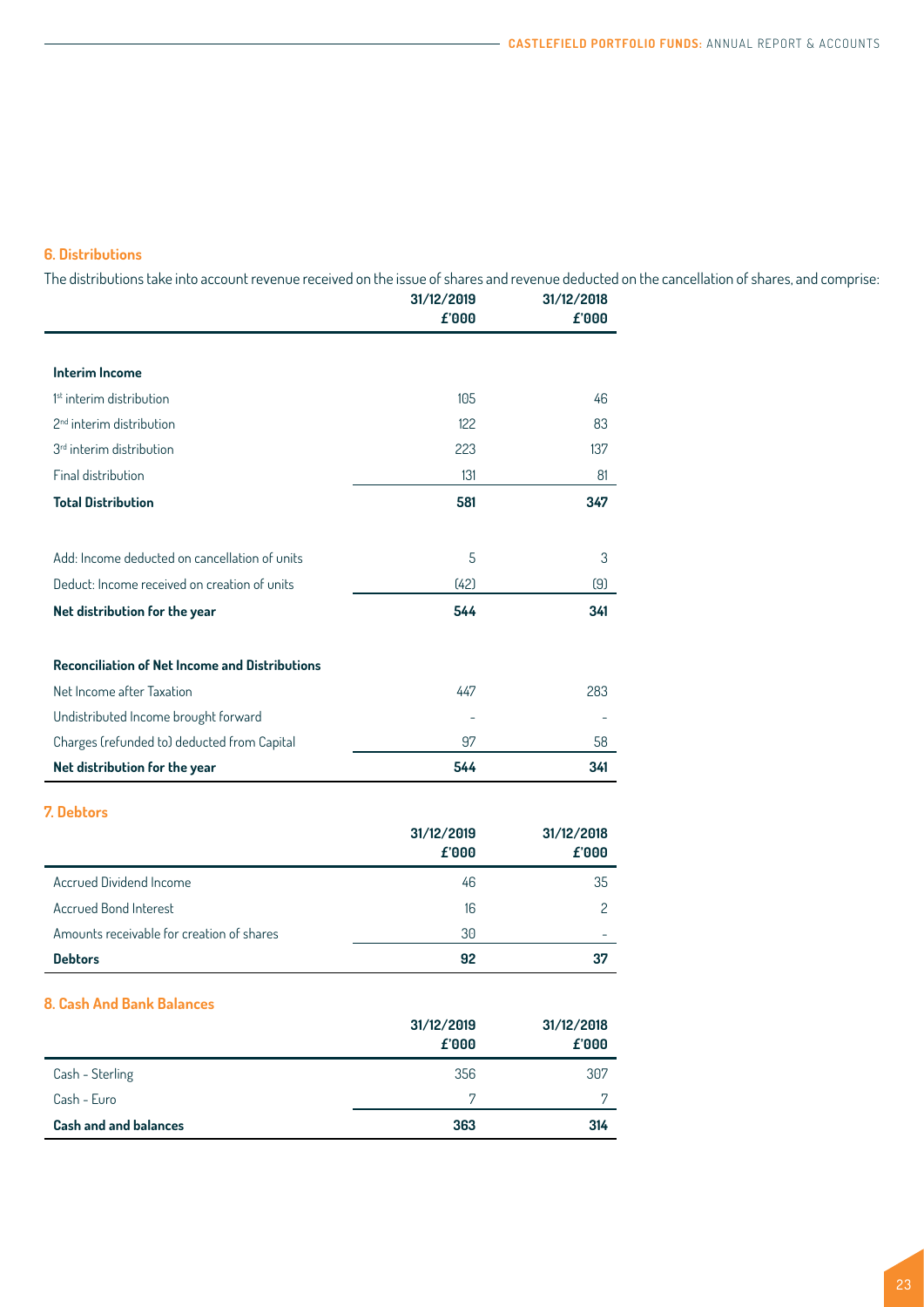| <b>9. Creditors</b>                        |                     |                     |
|--------------------------------------------|---------------------|---------------------|
|                                            | 31/12/2019<br>£'000 | 31/12/2018<br>£'000 |
| Amounts payable for cancellation of shares | 48                  |                     |
| Corporation Tax Provision                  | 19                  |                     |
|                                            | 67                  |                     |
| <b>Accrued expenses</b>                    |                     |                     |
| <b>Manager and Agents</b>                  |                     |                     |
| Accrued ACD's Fee                          | 1                   |                     |
|                                            | 1                   |                     |
| <b>Depositary and Agents</b>               |                     |                     |
| <b>Accrued Depositary Fee</b>              | 3                   | 4                   |
| Accrued Safe Custody Fees                  | 1                   | 1                   |
|                                            | 4                   | 5                   |
| <b>Other expenses</b>                      |                     |                     |
| <b>Accrued Audit Fees</b>                  | 1                   | 4                   |
| Accrued Financial statement fees           | 3                   |                     |
| <b>Accrued Registration fees</b>           | 4                   | 2                   |
| <b>Accrued Transaction fees</b>            | 1                   |                     |
| Corporation Tax Provision                  |                     | 14                  |
| Other creditors                            | 8                   |                     |
|                                            | 17                  | 21                  |
| <b>Total creditors</b>                     | 89                  | 26                  |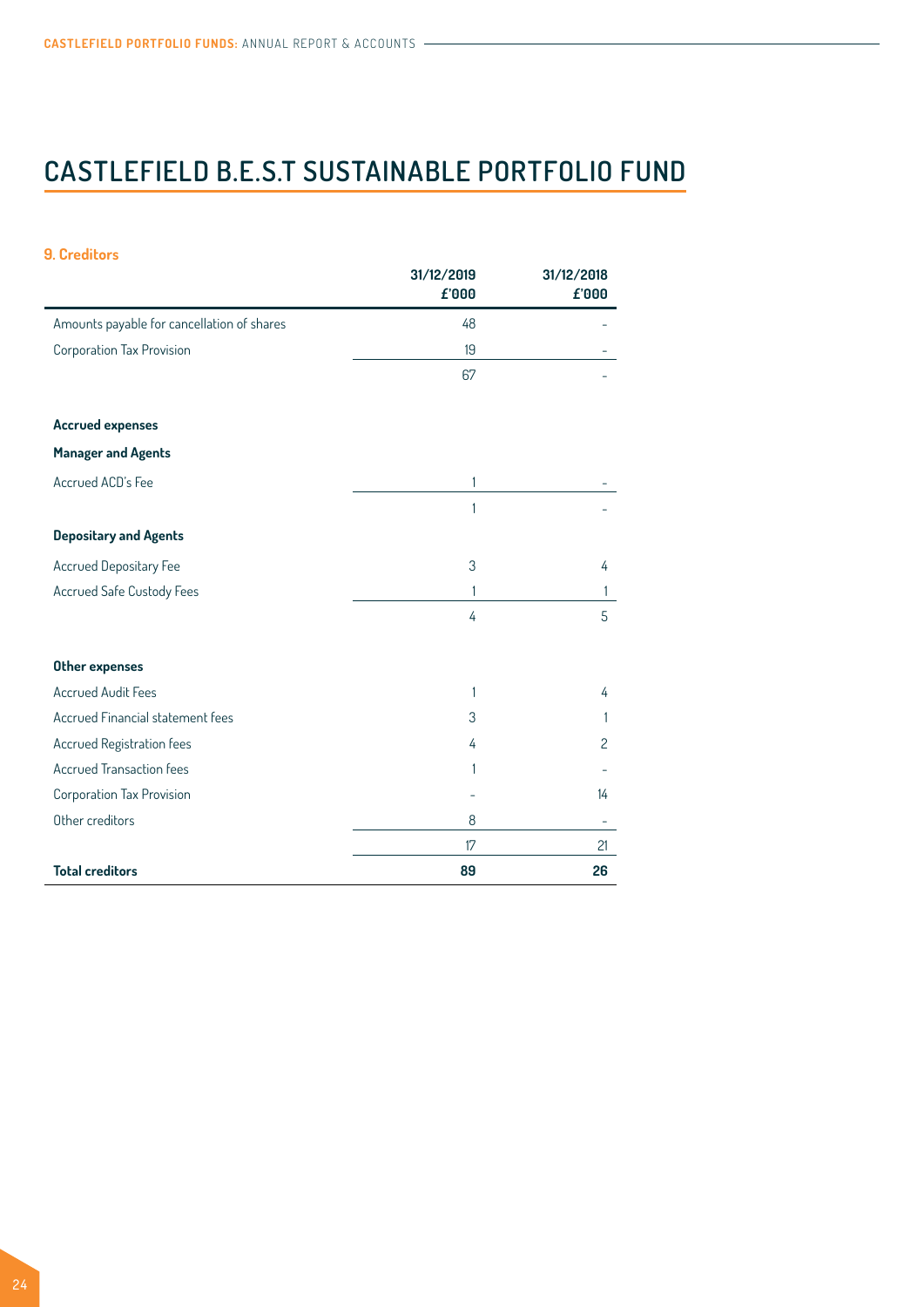#### **10. Related Parties**

### **Authorised Corporate Director ("ACD")**

The annual management charge ("AMC") is 0.20% subject to a minimum of £25,000 per annum and is payable monthly. Amounts due at the year end are disclosed within accrued expenses on the balance sheet where applicable.

#### **Investment Adviser**

Castlefield Investment Partners LLP, is part of the same group of companies to which the ACD belongs, Castlefield Partners Limited. The Investment Adviser fee is charged at share class level as a percentage of funds under management and disclosed with the respective Key Investor Information Documents ("KIIDs") and the Company Prospectus. Amounts paid to Castlefield Investment Partners LLP in respect of the Investment Adviser Fee are disclosed within Note 4. Amounts due at the year end are disclosed within accrued expenses on the balance sheet where applicable.

#### **Castlefield Funds OEIC**

The Company has invested within sub-funds of the Castlefield Funds OEIC, an entity to which Castlefield Investment Partners LLP and Castlefield fund Partners Limited act as the appointed Investment Adviser and Authorised Corporate Director ("ACD") respectively. The investments in other related party entities are individually identified within the Portfolio of Investments.

A sub-fund of the Company may invest within other Collective Investment Schemes ("CIS") which are managed by the ACD or an associate of the ACD. No ACD fee or Investment Adviser fee shall be charged to a Fund, for the value of any investment that Fund has made within a CIS that is managed or operated by the ACD or an associate of the ACD. The expenses payable to the ACD, associates and the Investment Adviser are included within Note 4.

Details of shares created and cancelled by the ACD are shown in the Statement of Change in Net Assets Attributable to Shareholders.

The revenue derived from these investments are included within Note 3.

All related party transaction were carried out at arm's length in the ordinary course of business. The terms and returns recieved by the related parties in making the investments were no more favourable than those recieved by other investors investing into the same share class.

#### **11. Contingent Liabilities And Commitments**

There were no contingent liabilities or outstanding commitments at the balance sheet date.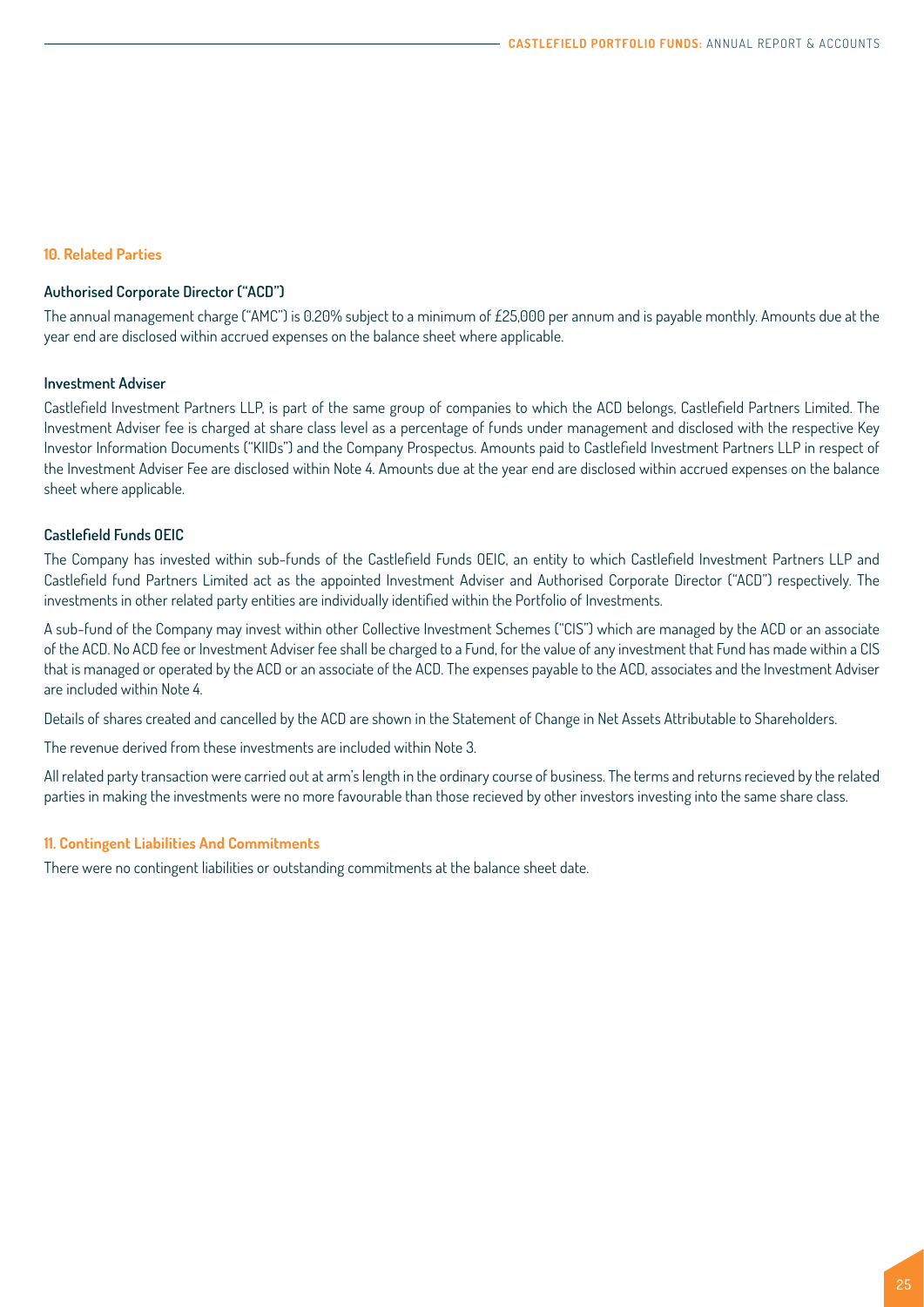#### **12. Financial Instruments**

In pursuing the sub-fund's investment objective, the main risks arising from the sub-fund's financial instruments are market price, currency, interest rate, liquidity and counterparty risk.

#### **Market Price Risk**

Risk management policies surrounding this risk are discussed in note 3 on [pages 1](#page-11-0)1 to [1](#page-12-0)2.

At 31 December 2019, if the price of the investments held by the sub-fund increased or decreased by 5%, with all other variables remaining constant, then the net assets attributable to shareholders would increase or decrease by approximately £1,527,000 (2018: £811,839).

#### **Currency Exposure**

There was no material direct foreign currency exposure within the sub-fund at the balance sheet date.

#### **Currency exposure as at 31/12/2019**

|                         | Portfolio of<br><b>Investments</b> | <b>Forward currency</b><br>contracts | Net other assets | <b>Total</b> | <b>Total Exposure</b> |
|-------------------------|------------------------------------|--------------------------------------|------------------|--------------|-----------------------|
| <b>Currency</b>         | $f$ '000                           | $f$ '000                             | $f$ '000         | $f$ '000     | %                     |
|                         |                                    |                                      |                  |              |                       |
| Assets                  |                                    |                                      |                  |              |                       |
| Euro                    | 387                                | ۰                                    | 7                | 394          | 1.28                  |
|                         | 387                                |                                      | 7                | 394          | 1.28                  |
| Sterling                | 30,157                             | ۰                                    | 228              | 30,385       | 98.72                 |
| <b>Total Net Assets</b> | 30,544                             |                                      | 235              | 30,779       | 100.00                |

#### **Currency exposure as at 31/12/2018**

|                         | Portfolio of<br><b>Investments</b> | Forward currency<br>contracts | Net other assets | <b>Total</b> | <b>Total Exposure</b> |
|-------------------------|------------------------------------|-------------------------------|------------------|--------------|-----------------------|
| <b>Currency</b>         | $f$ '000                           | $f$ '000                      | $f$ '000         | $f$ '000     | %                     |
|                         |                                    |                               |                  |              |                       |
| Assets                  |                                    |                               |                  |              |                       |
| Euro                    | 276                                | $\overline{\phantom{a}}$      | 7                | 283          |                       |
|                         | 276                                | ۰                             | 7                | 283          | -                     |
| Sterling                | 15,952                             | -                             | 237              | 16,189       | 100.00                |
| <b>Total Net Assets</b> | 16,228                             | $\overline{\phantom{0}}$      | 244              | 16,472       | 100.00                |

At 31 December 2019, if the value of Sterling increased or decreased by 1% against all currencies, with all other variables remaining constant, then the net assets attributable to unitholders would increase or decrease by approximately £3,951 (2018: £2,830).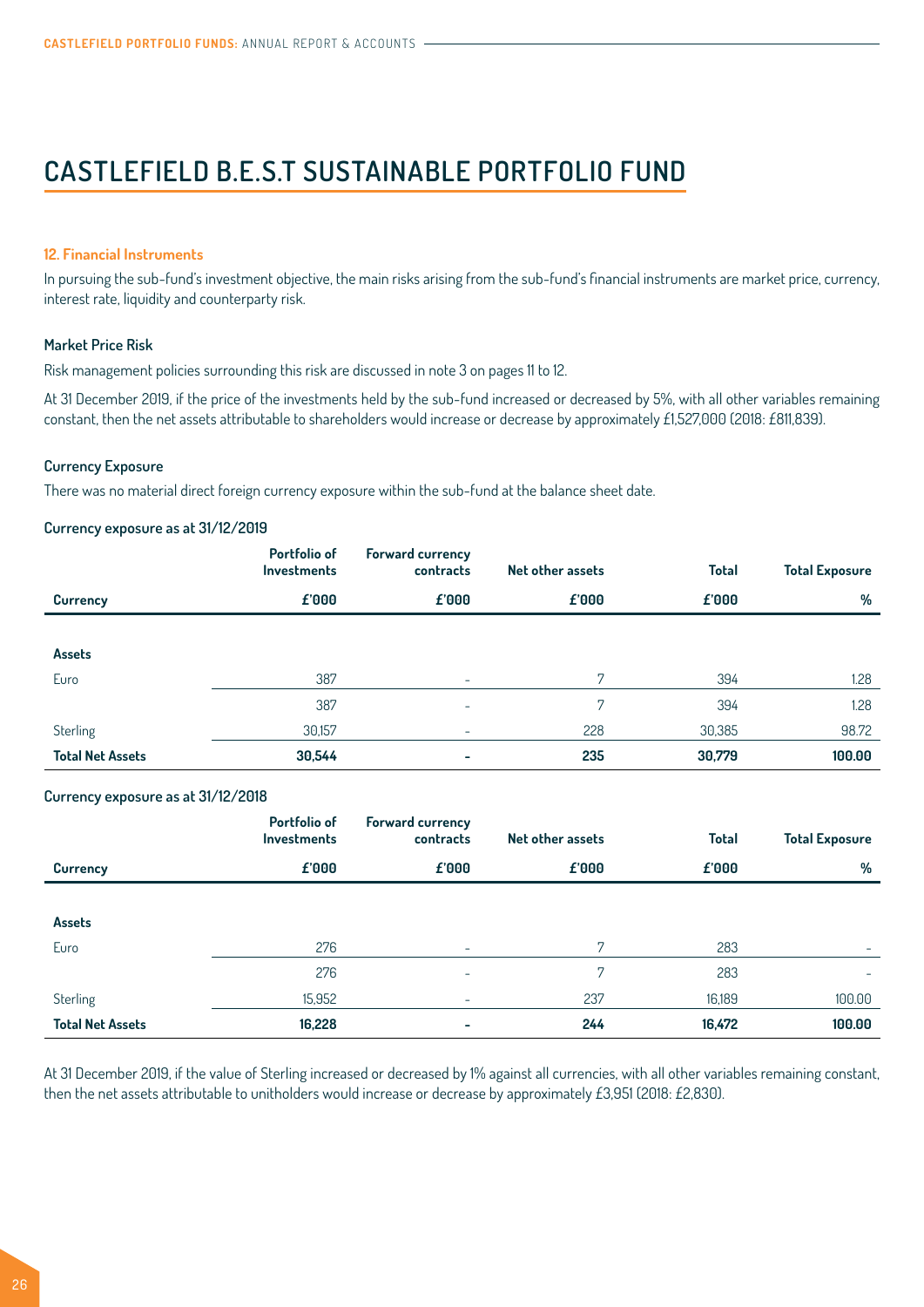#### **Interest Rate Risk**

The only interest-bearing financial assets of the sub-fund are bank balances, on which interest is calculated at a variable rate by reference to Sterling bank deposit rates or the international equivalent.

### **Liquidity Risk**

Risk management policies surrounding this risk are discussed in note 3 on [pages 1](#page-11-0)1 to [1](#page-12-0)2.

### **Counterparty Risk**

Risk management policies surrounding this risk are discussed in note 3 on [pages 1](#page-11-0)1 to [1](#page-12-0)2.

#### **Fair Value of Financial Assets and Financial Liabilities**

There is no material difference between the carrying values and the fair values of the the financial assets and liabilities of the sub-fund disclosed in the balance sheet where applicable.

#### **Valuation Technique**

| as at 31/12/2019 | <b>Assets</b><br>£'000 | <b>Liabilities</b><br>£'000 | as at 31/12/2018 | <b>Assets</b><br>£'000   | <b>Liabilities</b><br>$f$ '000 |
|------------------|------------------------|-----------------------------|------------------|--------------------------|--------------------------------|
| Level 1          | 4.455                  | -                           | Level 1          | 2.498                    |                                |
| Level 2          | 26.089                 | -                           | Level 2          | 13.730                   | ۰                              |
| Level 3          | ۰                      | ۰                           | Level 3          | $\overline{\phantom{a}}$ | $\overline{\phantom{a}}$       |
| Total            | 30.544                 | -                           | Total            | 16,228                   | $\overline{\phantom{0}}$       |

Level 1: The unadjusted quoted price in an active market for identical assets or liabilities that the entity can access at the measurement date.

Level 2: Inputs other than quoted prices included within Level 1 that are observable (i.e. developed using market data) for the asset or liability, either directly or indirectly.

Level 3: Inputs are unobservable (i.e. for which market data is unavailable for the asset or liability).

#### **Derivatives and Forward Transactions**

As part of its monitoring of the usage of derivatives by each Fund, the ACD is required to calculate the global exposure for each Fund daily and to ensure that it meets the cover for investment in derivatives rules. The ACD has determined that each fund should be classified as non-sophisticated and that the most appropriate methodology for calculating global exposure is the 'commitment approach'. The Fund's Depositary has reviewed this decision and is in agreement. The commitment approach follows guidelines laid down originally by the Committee of European Securities Regulators 'CESR' and referenced by the Financial Conduct Authority Handbook in COLL 5.3.9. It measures the incremental exposure generated by the use of derivatives and forward transactions and then ensures that it does not exceed 100% of the net value of the Scheme Property. The incremental exposure of each derivative or forward is calculated by converting it into the market value of an equivalent position in the underlying asset of that derivative or forward transaction. The ACD may in some instances, and always following the CESR Guidelines, take account of legally enforceable netting and hedging arrangements when calculating global exposure where these arrangements do not disregard any obvious or material risks. The sub-fund does not hold any derivatives or forward transactions that could materially impact the value of the sub-fund.

The sub-fund does not hold any derivatives or forward transactions that could materially impact the value of the sub-fund.

The Investment Adviser does not use derivative instruments to hedge the investment portfolio against risk.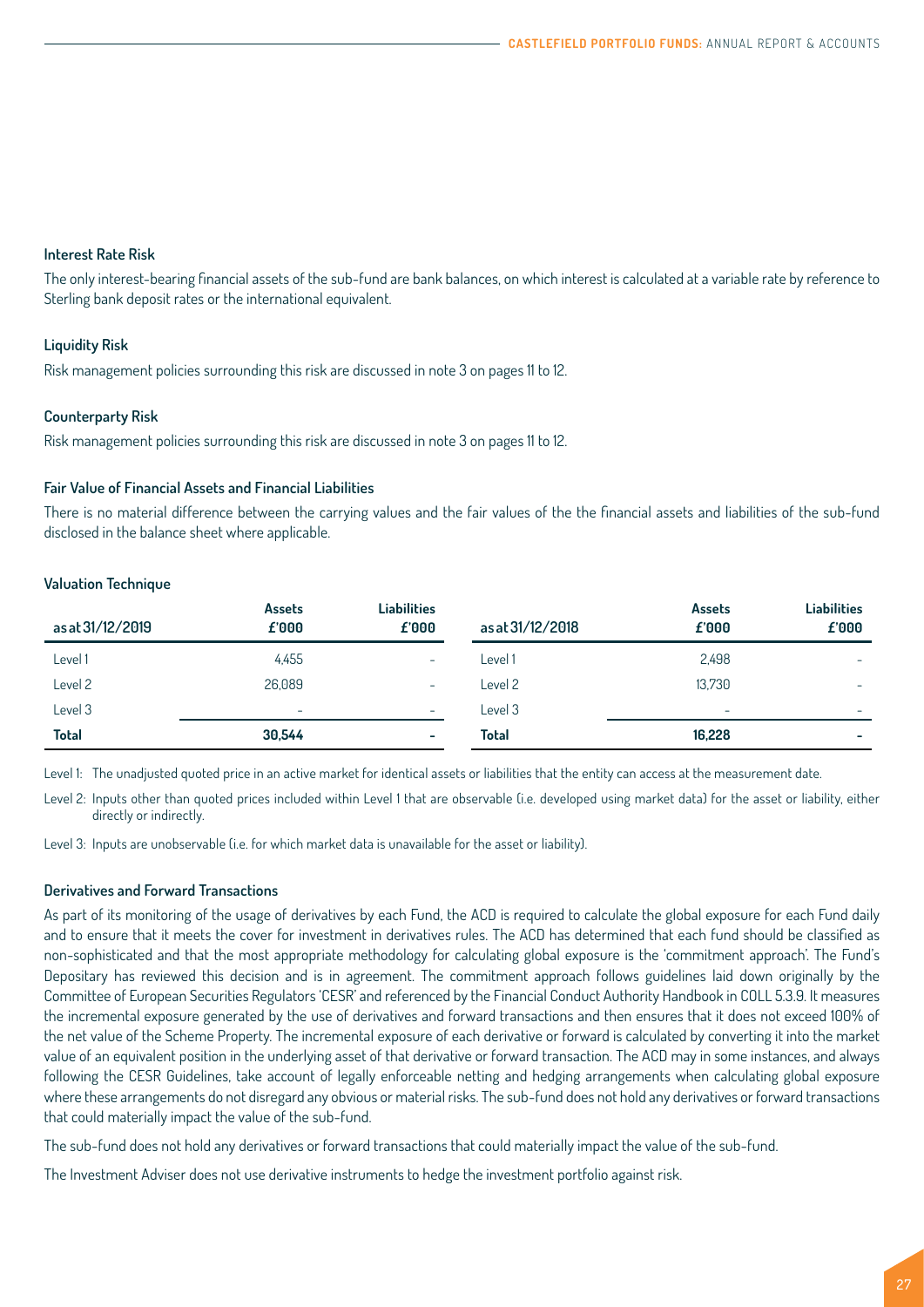#### **13. Share Classes**

The sub-fund currently has two types of share and the Investment Adviser's Fee on each share class is as follows:

| <b>Founder Shares</b>  | $0.00\%$ |
|------------------------|----------|
| <b>General Shares:</b> | 0.50%    |

The following table shows the shares in issue during the year:

| <b>FOUNDER INCOME SHARE</b> | <b>Income</b>   |
|-----------------------------|-----------------|
| <b>Opening Shares</b>       | 16,335,243.114  |
| Shares Created              | 6,217,254.906   |
| Shares Liquidated           | (1,068,595.371) |
| <b>Shares Converted</b>     |                 |
| <b>Closing Shares</b>       | 21,483,902.649  |
|                             |                 |
| <b>GENERAL INCOME SHARE</b> | Income          |
| <b>Opening Shares</b>       | 1.269.447.389   |
| <b>Shares Created</b>       | 6.254.360.253   |
| Shares Liquidated           | (393,062.405)   |
| <b>Shares Converted</b>     |                 |

**Closing Shares 7,130,745.237**

The net asset value, the net asset value per share and the number of shares in issue are given in the fund information on [page 14](#page-13-0). All share classes have the same rights on winding up. The taxation and income are apportioned equally based on the weighted proportion of each share class.

The distribution per share class is given in the distribution table on pages 31-32.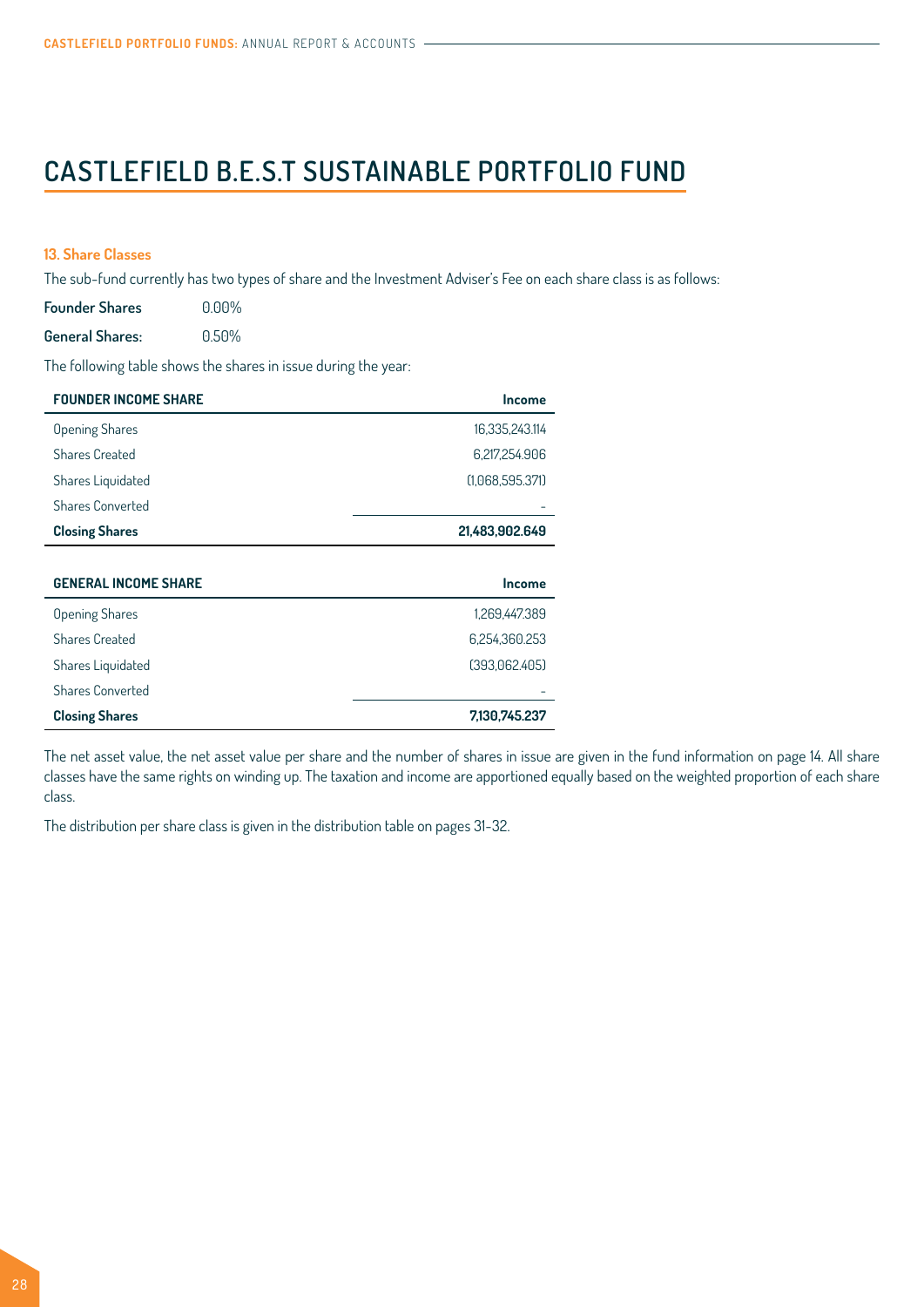# **14. Portfolio Transaction Costs**

The following tables show portfolio transactions and their associated transaction costs. For more information about the nature of these costs please refer to the additional portfolio transaction cost information on [pages](#page-13-0) 13-14.

| <b>PORTFOLIO TRANSACTION COSTS</b>           | 31/12/2019<br>£'000 | 31/12/2018<br>£'000 |
|----------------------------------------------|---------------------|---------------------|
|                                              |                     |                     |
| Analysis of total purchase costs:            |                     |                     |
| Purchases in year before transaction costs   | 13,619              | 18,888              |
| Commissions:                                 |                     |                     |
| Equities total value paid                    |                     | 1                   |
| Bonds total value paid                       | 1                   |                     |
| Funds total value paid                       | 18                  | 13                  |
| Taxes:                                       |                     |                     |
| Equities total value paid                    | 1                   | 5                   |
| Bonds total value paid                       |                     |                     |
| Funds total value paid                       |                     |                     |
| <b>Total Purchase costs</b>                  | 20                  | 19                  |
| <b>Gross Purchase total</b>                  | 13,639              | 18,907              |
|                                              |                     |                     |
| Analysis of total sale costs:                |                     |                     |
| Gross sales in year before transaction costs | 2,452               | 1,700               |
| Commissions:                                 |                     |                     |
| Equities total value paid                    |                     |                     |
| Bonds total value paid                       |                     |                     |
| Funds total value paid                       |                     |                     |
| Taxes:                                       |                     |                     |
| Equities total value paid                    |                     |                     |
| Bonds total value paid                       |                     |                     |
| Funds total value paid                       |                     |                     |
| <b>Total sale costs</b>                      |                     |                     |
| Total sales net of transaction costs         | 2,452               | 1,700               |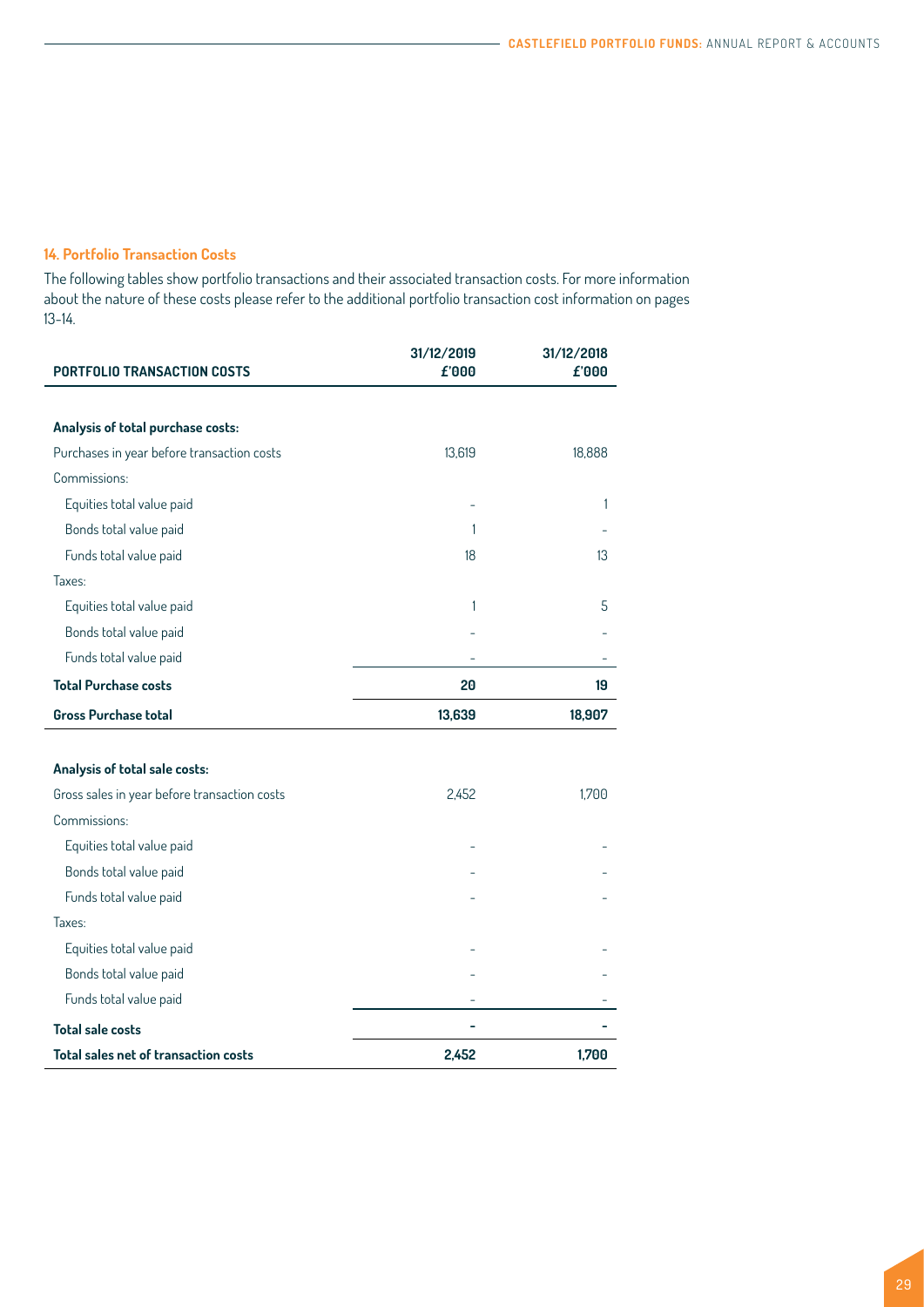| <b>PORTFOLIO TRANSACTION COSTS %</b>                        | 31/12/2019<br>% | 31/12/2018<br>% |
|-------------------------------------------------------------|-----------------|-----------------|
|                                                             |                 |                 |
| Analysis of total purchase costs:                           |                 |                 |
| Commissions:                                                |                 |                 |
| Equities total value paid                                   | 0.06            | 0.06            |
| Bonds total value paid                                      | 0.06            | 0.04            |
| Funds total value paid                                      | 0.15            | 0.08            |
| Taxes:                                                      |                 |                 |
| Equities total value paid                                   | 0.19            | 0.28            |
| Bonds total value paid                                      |                 |                 |
| Funds total value paid                                      |                 |                 |
| Analysis of total sale costs:                               |                 |                 |
| Commissions:                                                |                 |                 |
| Equities total value paid                                   |                 |                 |
| Bonds total value paid                                      |                 |                 |
| Funds total value paid                                      |                 |                 |
| Taxes:                                                      |                 |                 |
| Equities total value paid                                   |                 |                 |
| Bonds total value paid                                      |                 |                 |
| Funds total value paid                                      |                 |                 |
| Transaction costs as percentage of average net asset values |                 |                 |
| Commissions                                                 | 0.08            | 0.09            |
| <b>Taxes</b>                                                |                 | 0.03            |

As at the balance sheet date, the average portfolio dealing spread was 0.58% based on close of business prices. This spread represents the difference between the values determined respectively by reference to the bid and offer prices of investments expressed as a percentage of the value determined by reference to the offer price.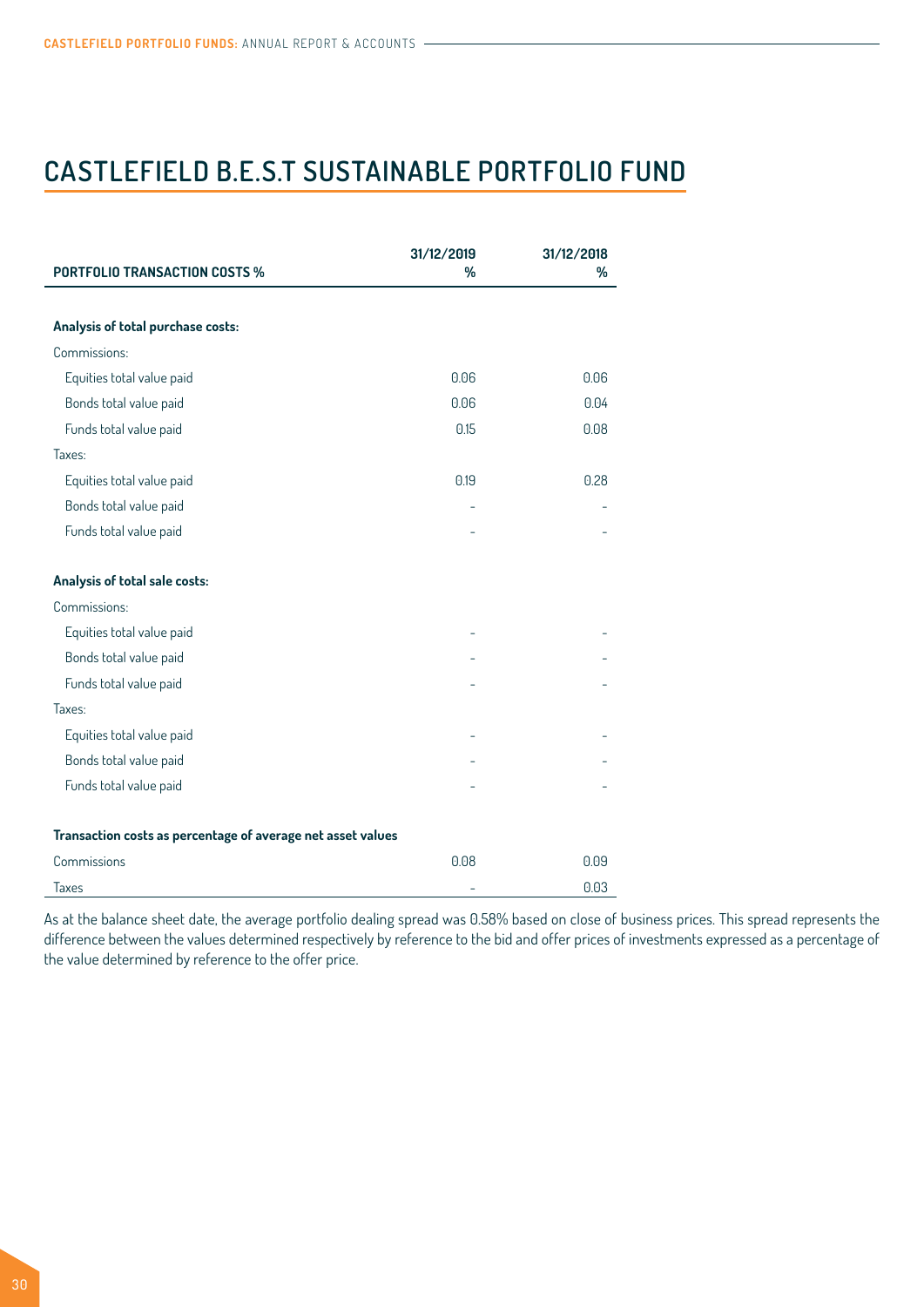# <span id="page-30-0"></span>**DISTRIBUTION TABLES**

### **First Interim Dividend Distribution In Pence Per Share**

### **FOUNDER INCOME SHARE - F**

|         |            |                     | <b>Distribution Paid</b> |           |
|---------|------------|---------------------|--------------------------|-----------|
|         | Net income | <b>Equalisation</b> | 31/3/2019                | 31/3/2018 |
| Group 1 | 0.5333     | ٠                   | 0.5333                   | 0.2952    |
| Group 2 | 0.2452     | 0.2881              | 0.5333                   | 0.2952    |
|         |            |                     |                          |           |

## **GENERAL INCOME SHARE - G**

|         |            | <b>Distribution Paid</b> |           |           |
|---------|------------|--------------------------|-----------|-----------|
|         | Net income | Equalisation             | 31/3/2019 | 31/3/2018 |
| Group 1 | 0.5464     | $\overline{\phantom{a}}$ | 0.5464    | 0.3018    |
| Group 2 | 0.2777     | 0.2687                   | 0.5464    | 0.3018    |

### **Second Interim Dividend Distribution In Pence Per Share**

#### **FOUNDER INCOME SHARE - F**

|         |            |                     |           | <b>Distribution Paid</b> |
|---------|------------|---------------------|-----------|--------------------------|
|         | Net income | <b>Equalisation</b> | 30/6/2019 | 30/6/2018                |
| Group 1 | 0.5419     | -                   | 0.5419    | 0.4933                   |
| Group 2 | 0.1301     | 0.4118              | 0.5419    | 0.4933                   |

### **GENERAL INCOME SHARE - G**

|         |            |                          |           | <b>Distribution Paid</b> |
|---------|------------|--------------------------|-----------|--------------------------|
|         | Net income | <b>Equalisation</b>      | 30/6/2019 | 30/6/2018                |
| Group 1 | 0.5581     | $\overline{\phantom{a}}$ | 0.5581    | 0.4958                   |
| Group 2 | 0.4256     | 0.1325                   | 0.5581    | 0.4958                   |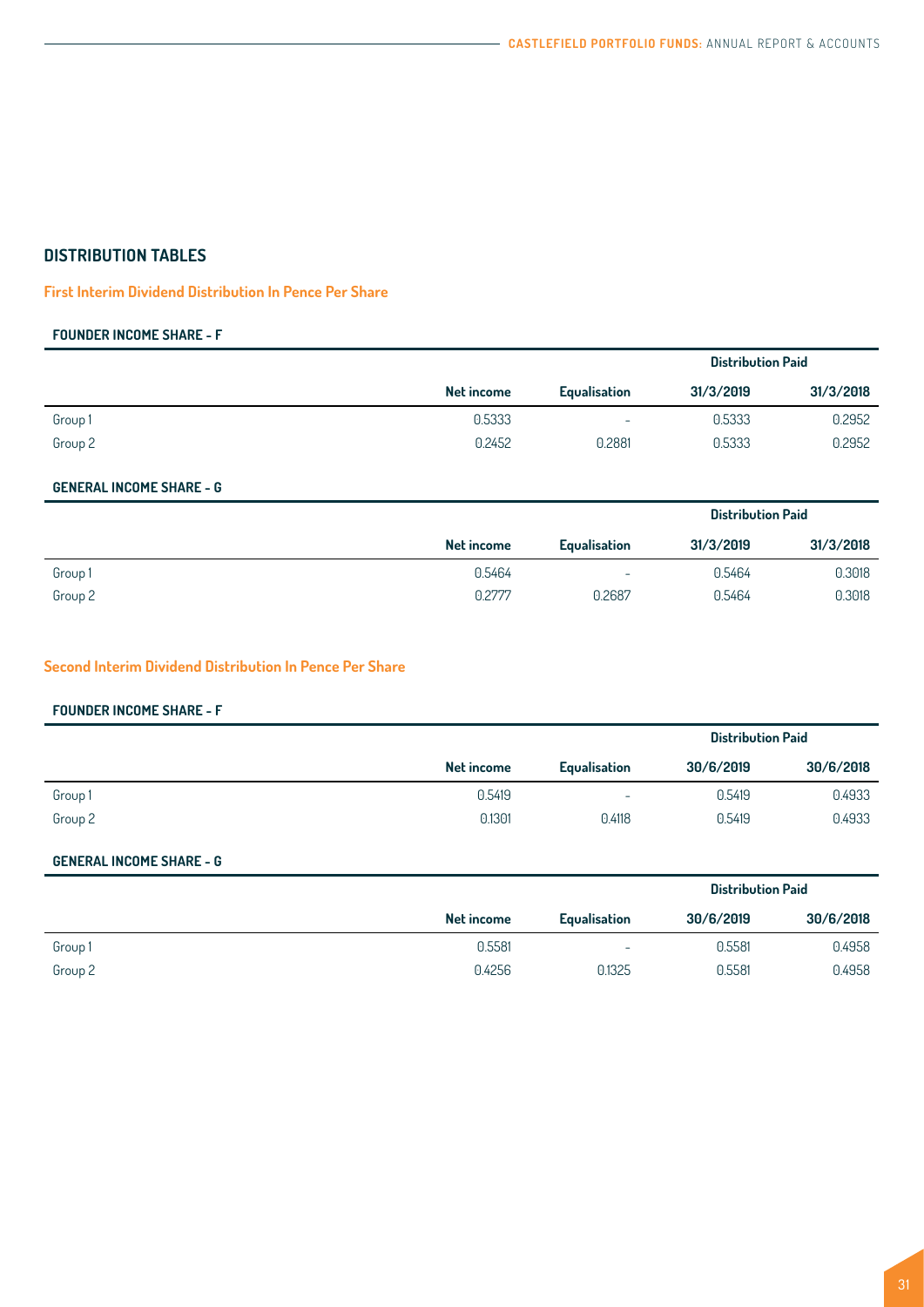### **Third Interim Dividend Distribution In Pence Per Share**

#### **FOUNDER INCOME SHARE - F**

|         |            |                          | <b>Distribution Paid</b> |           |
|---------|------------|--------------------------|--------------------------|-----------|
|         | Net income | <b>Equalisation</b>      | 30/9/2019                | 30/9/2018 |
| Group 1 | 0.9046     | $\overline{\phantom{a}}$ | 0.9046                   | 0.7942    |
| Group 2 | 0.7833     | 0.1213                   | 0.9046                   | 0.7942    |

### **GENERAL INCOME SHARE - G**

|         |            | <b>Distribution Paid</b> |           |           |
|---------|------------|--------------------------|-----------|-----------|
|         | Net income | <b>Equalisation</b>      | 30/9/2019 | 30/9/2018 |
| Group 1 | 0.9169     | -                        | 0.9169    | 0.7947    |
| Group 2 | 0.2465     | 0.6704                   | 0.9169    | 0.7947    |

#### **Final Dividend Distribution In Pence Per Share**

### **FOUNDER INCOME SHARE - F**

|         |            | <b>Distribution Paid</b> |            |            |
|---------|------------|--------------------------|------------|------------|
|         | Net income | <b>Equalisation</b>      | 31/12/2019 | 31/12/2018 |
| Group 1 | 0.4528     | ٠                        | 0.4528     | 0.4572     |
| Group 2 | 0.1896     | 0.2632                   | 0.4528     | 0.4572     |

#### **GENERAL INCOME SHARE - G**

|         |            |                     |            | <b>Distribution Paid</b> |  |
|---------|------------|---------------------|------------|--------------------------|--|
|         | Net income | <b>Equalisation</b> | 31/12/2019 | 31/12/2018               |  |
| Group 1 | 0.4658     | -                   | 0.4658     | 0.4730                   |  |
| Group 2 | 0.0937     | 0.3721              | 0.4658     | 0.4730                   |  |